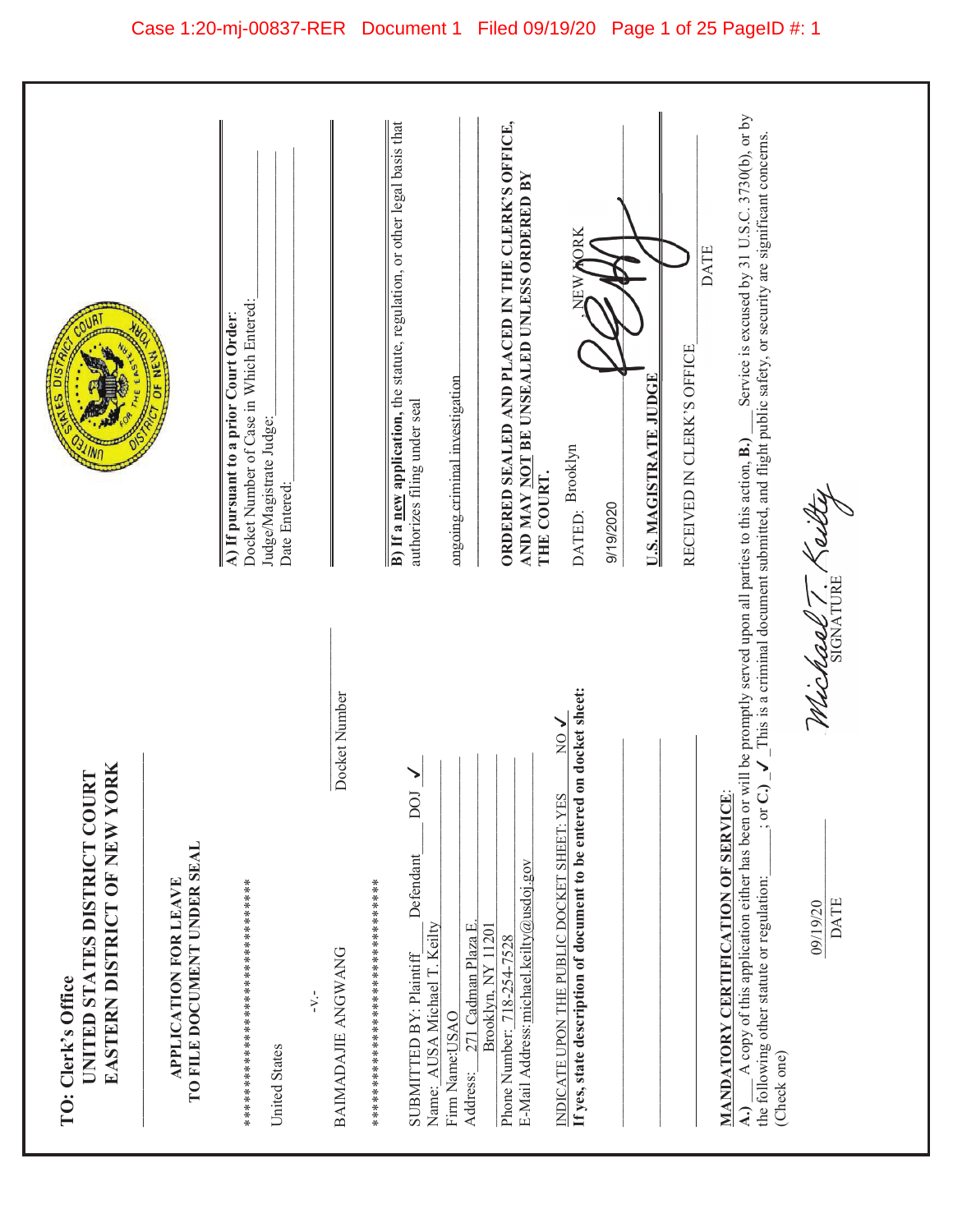AAS:MTK F. #2019R00929

UNITED STATES DISTRICT COURT EASTERN DISTRICT OF NEW YORK ---------------------------X UNITED STATES OF AMERICA - against - BAIMADAJIE ANGWANG, Defendant. ---------------------------X TO BE FILED UNDER SEAL COMPLAINT AND A FFIDAVIT IN SUPPORT OF ARRREST WARRANT (18 U.S.C. §§ 951(a), 1001(a)(3), 1343,  $1512(c)$ 20-837 M

EASTERN DISTRICT OF NEW YORK, SS:

STEVEN DECK, being duly sworn, deposes and states that he is a Special

Agent with the Federal Bureau of Investigation, duly appointed according to law and acting as such.

## COUNT ONE

(Acting as an Agent of a Foreign Government Without Prior Notification to the Attorney General)

In or about and between May 2018 and the present, both dates being

approximate and inclusive, within the Eastern District of New York and elsewhere, the

defendant BAIMADAJIE ANGWANG did knowingly act in the United States as an agent of

a foreign government, to wit: the People's Republic of China, without prior notification to

the Attorney General of the United States, as required by law.

(Title 18, United States Code, Section 951(a))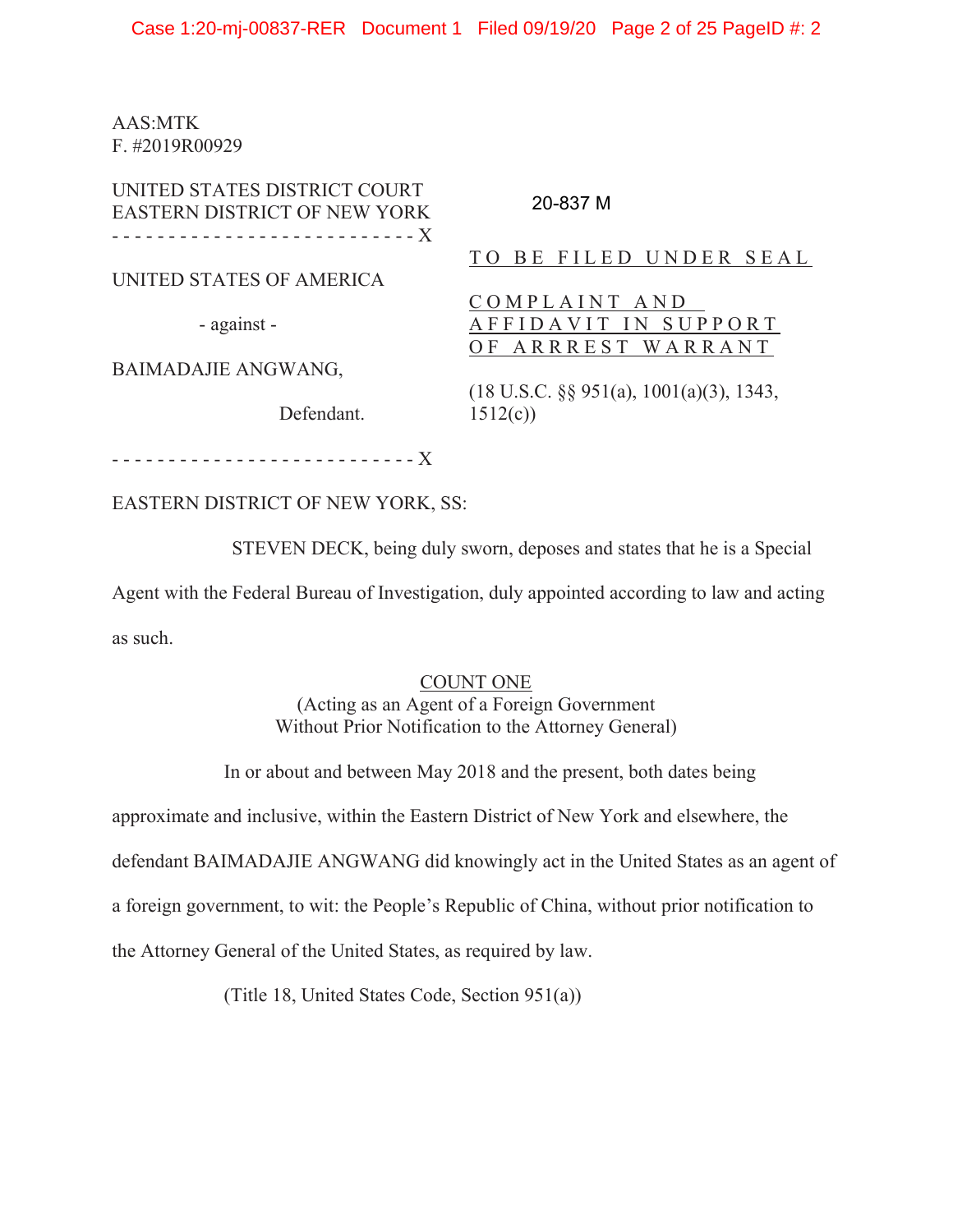## COUNT TWO (Wire Fraud)

In or about May 2019, within the Eastern District of New York, the defendant BAIMADAJIE ANGWANG did knowingly and intentionally devise a scheme and artifice to defraud the U.S. Department of Defense, and to obtain money and property from the U.S. government by means of one or more materially false and fraudulent pretenses, representations and promises, and for the purpose of executing such scheme and artifice, did transmit and cause to be transmitted by means of wire communication in interstate and foreign commerce, writings, signs, signals, pictures and sounds, to wit: electronic transmission of a materially false SF-86C Questionnaire for National Security Positions.

(Title 18, United States Code, Section 1343)

# COUNT THREE (False Statements)

On or about May 17, 2019, within the Eastern District of New York, the defendant BAIMADAJIE ANGWANG did knowingly and willfully make or use one or more materially false, fictitious and fraudulent writing or document, in a matter within the jurisdiction of the executive branch of the Government of the United States, to wit: the making of false statements on an SF-86C Questionnaire for National Security Positions, to include: (1) ANGWANG's representations that he had no contact with members of a foreign government since his last SF-86 Questionnaire for National Security Positions, when in fact ANGWANG had extensive contacts with government officials from the People's Republic of China during the covered period; and (2) ANGWANG's representations that he had no continuing contact with a foreign national with whom he was bound by affection, influence, common interests or obligations, when in fact ANGWANG was in contact with family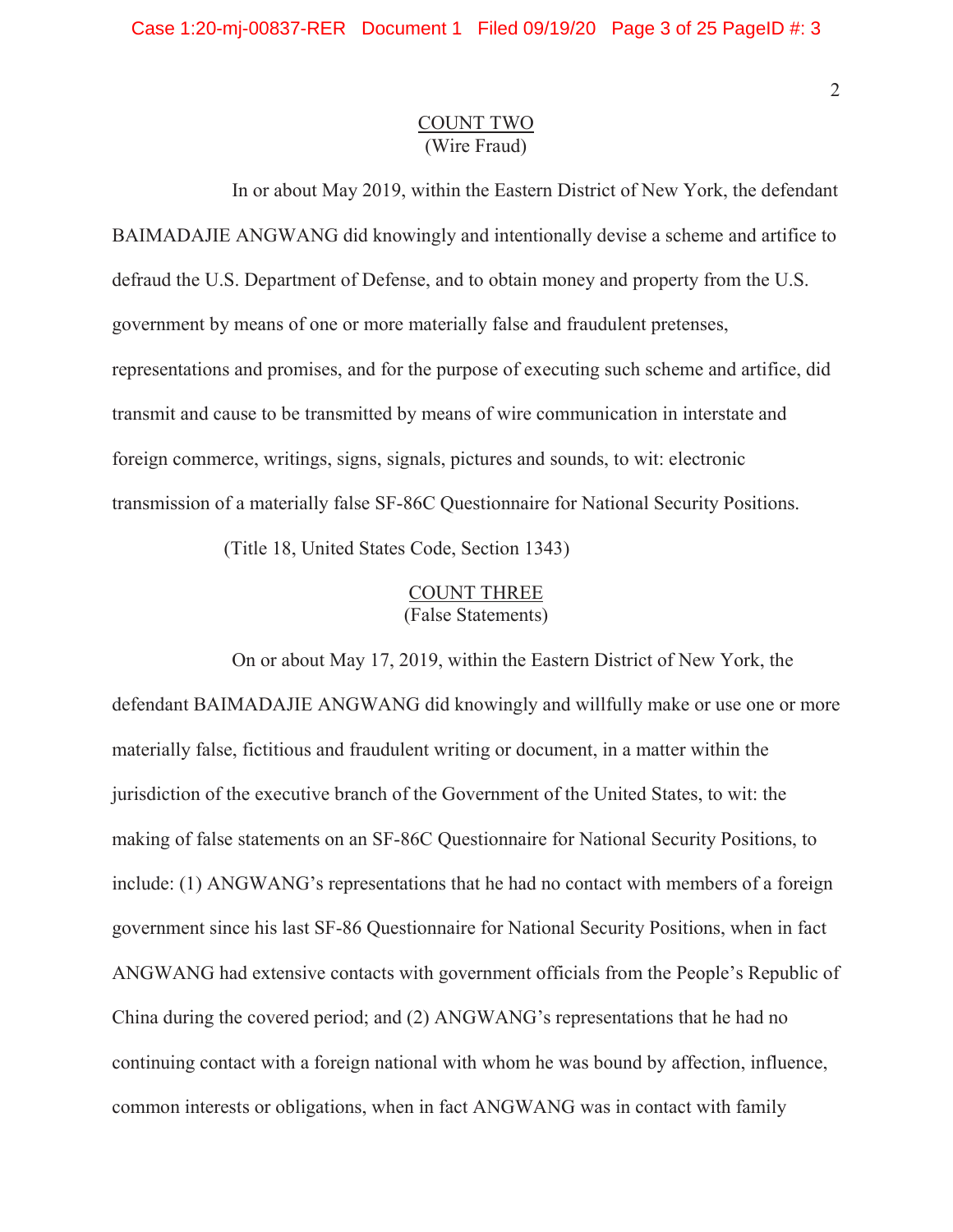#### Case 1:20-mj-00837-RER Document 1 Filed 09/19/20 Page 4 of 25 PageID #: 4

members in the People's Republic of China, some of whom were affiliated with the People's Liberation Army ("PLA").

(Title 18, United States Code, Section 1001(a)(3))

## COUNT FOUR (Obstruction of an Official Proceeding)

On or about May 17, 2019, within the Eastern District of New York, the defendant BAIMADAJIE ANGWANG did corruptly obstruct, influence, or impede an official proceeding, and attempted to corruptly obstruct, influence, or impede an official proceeding, to wit: ANGWANG's U.S. Department of Defense national security background investigation.

(Title 18, United States Code, Section 1512(c))

The source of your deponent's information and the grounds for his/her belief are as follows:

1. I have been a Special Agent with the Federal Bureau of Investigation ("FBI") for approximately three years. I am familiar with the facts and circumstances set forth below from my participation in the investigation; my review of the investigative file; and from reports of other law enforcement officers involved in the investigation. Unless specifically indicated, all conversations and statements described in this affidavit are related in sum and substance and in part only. Because this affidavit is being submitted for the limited purpose of establishing probable cause, I have not described all of the relevant facts and circumstances of which I am aware.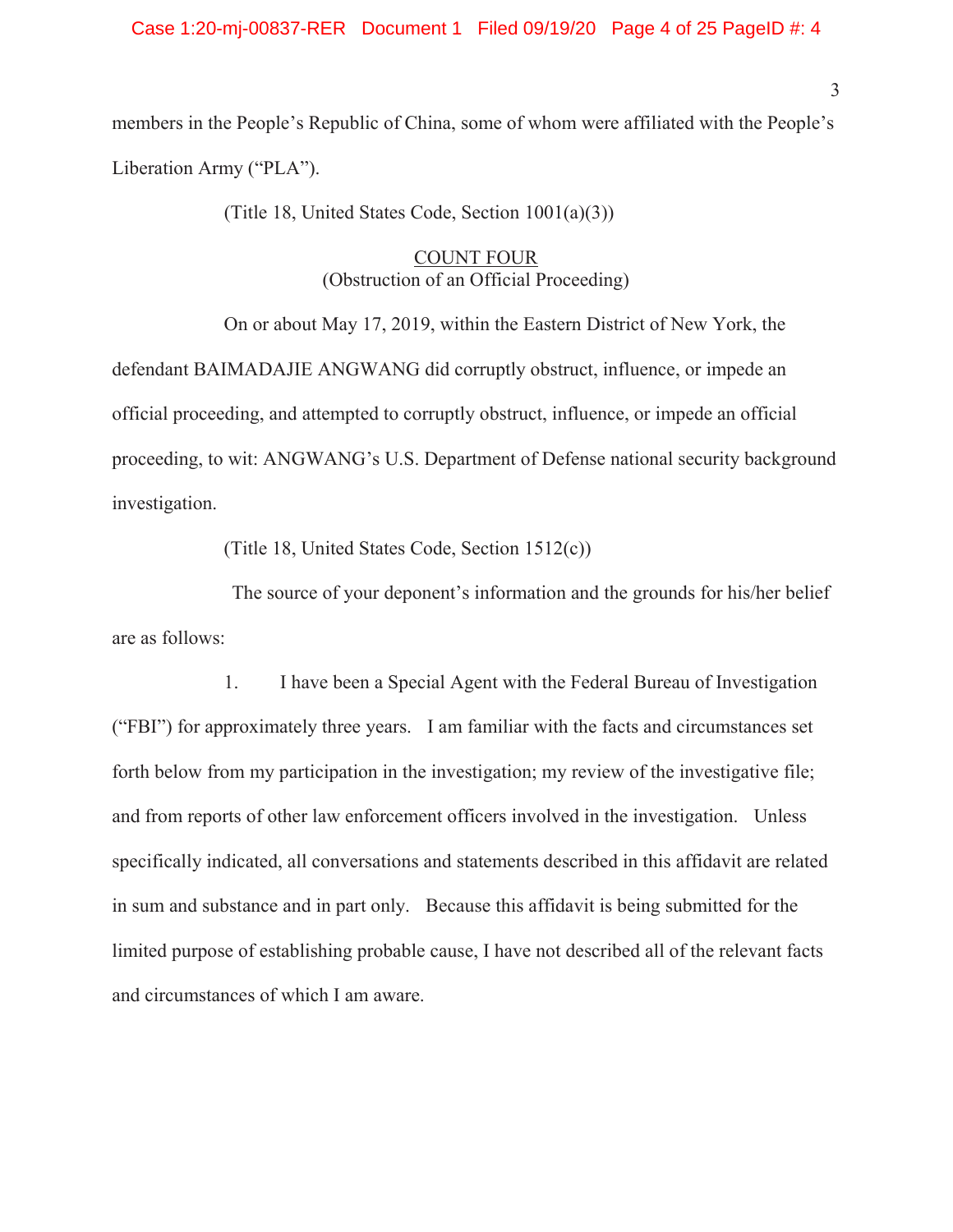### I. The Defendant and Relevant Entities

2. The defendant BAIMADAJIE ANGWANG ("ANGWANG") is a 33 year-old ethnic Tibetan native of the People's Republic of China ("PRC") and a naturalized U.S. citizen who resides in Williston Park, New York in the Eastern District of New York. ANGWANG initially traveled to the United States on a cultural exchange visa. ANGWANG overstayed a second visa and eventually sought asylum in the United States on the basis that he had allegedly been arrested and tortured in the PRC due partly to this Tibetan ethnicity.

3. ANGWANG is employed by the New York City Police Department ("NYPD"). During the relevant time period, ANGWANG has been assigned to the 111th precinct in Queens. ANGWANG has served as a patrol officer and member of the precinct's crime prevention team. He is currently assigned to the community affairs unit where his duties include, among other things, serving as a liaison between the NYPD and the community served by the 111th precinct.

4. ANGWANG is also employed by the U.S. Army Reserve ("USAR"). As a member of the USAR, ANGWANG currently holds the rank of Staff Sergeant and is stationed at Fort Dix, New Jersey in an Airborne Civil Affairs battalion. ANGWANG is a Civil Affairs Specialist whose duties and responsibilities include advising the command on the tactical and operational deployment of Civil Affairs teams. Among other things, ANGWANG assists in planning, training, advising and executing civil-military programs. In connection with his role in the USAR, ANGWANG holds a "SECRET" level security clearance.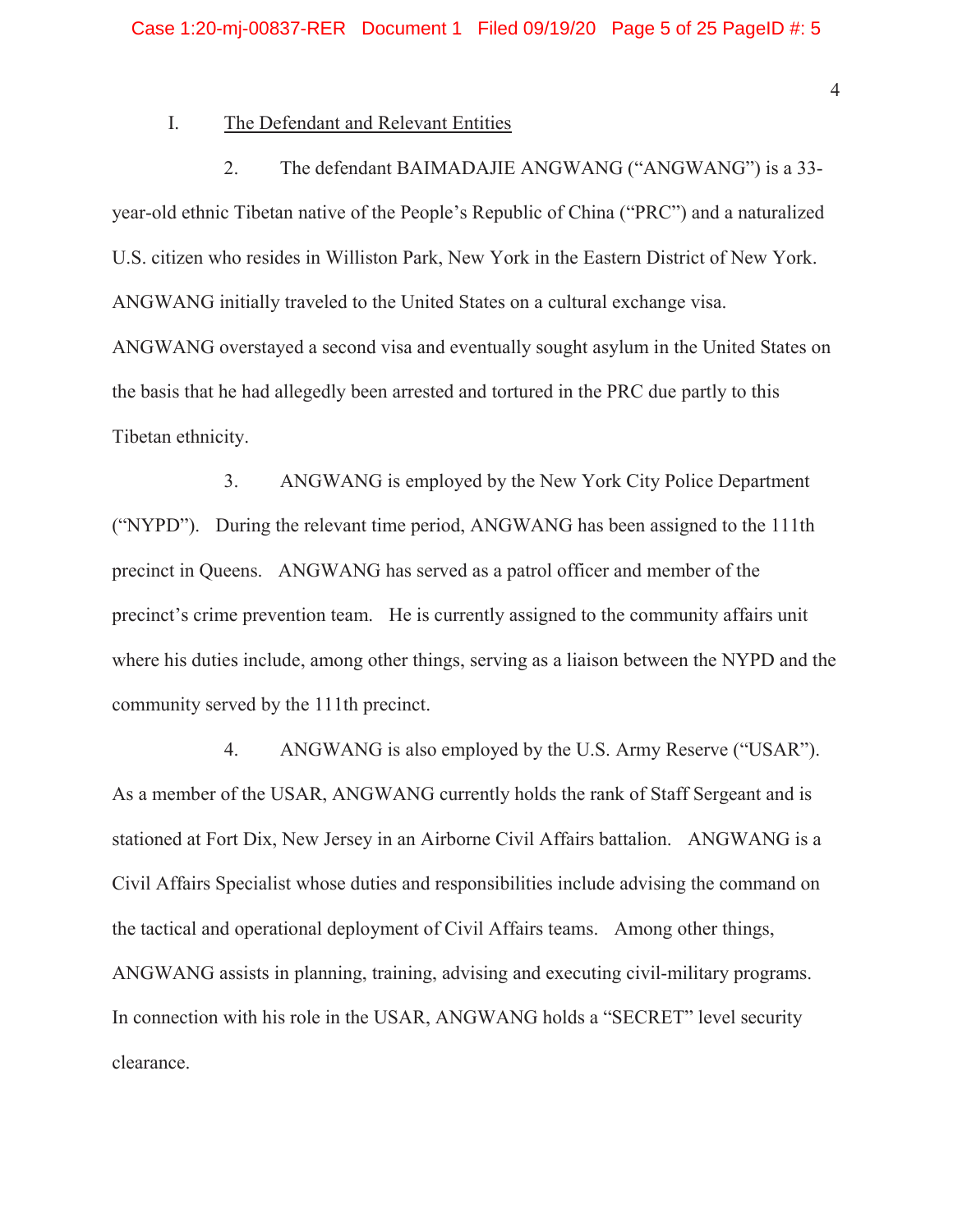5. The PRC Consulate in New York, New York (the "Consulate"), is a diplomatic establishment that provides consular services to the PRC and foreign citizens in the New York area. PRC personnel stationed at the Consulate include officials from various arms of the PRC government.

#### II. ANGWANG's Relationship with the PRC Consulate in New York

6. Since approximately 2018 to the present, ANGWANG has maintained a relationship with at least two PRC officials stationed at the Consulate (hereinafter "PRC Official-1" and "PRC Official-2," respectively). PRC Official-2 is believed to have been assigned to the "China Association for Preservation and Development of Tibetan Culture," a division of the PRC's United Front Work Department ("UFWD"). This Department is responsible for, among other things, neutralizing sources of potential opposition to the policies and authority of the PRC. To achieve these goals abroad, the UFWD seeks to coopt ethnic Chinese individuals and communities living outside the PRC. The UFWD officials often meet with local association groups whose purpose is to, among other things, connect Chinese emigrants from common geographic areas and ethnic backgrounds. The UFWD's purpose in meeting with these groups is to secure political, moral and financial support for the PRC and to maintain control over potentially problematic groups, such as religious and ethnic minorities.

7. Recorded conversations have revealed PRC Official-2 has been a "handler" of ANGWANG; in other words, ANGWANG received tasks from, and reported back to, PRC officials. From August 21, 2014, through August 11, 2017, ANGWANG called and texted PRC Official-1's cellular telephone on at least 53 occasions. From in or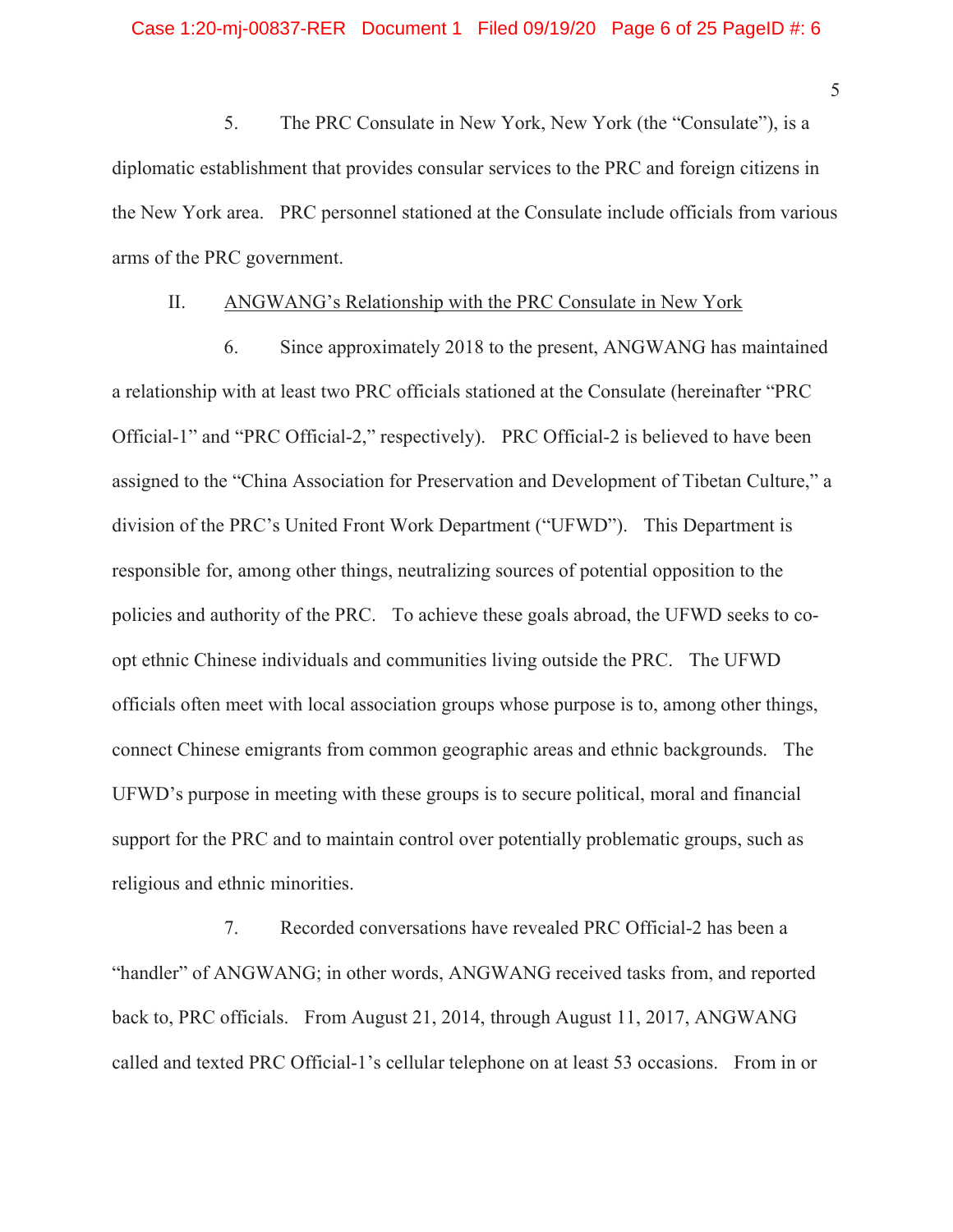about and between June 2018 through March 2020, ANGWANG has both called and texted PRC Official-2's cellular telephone on at least 55 occasions.

8. ANGWANG is of Tibetan ethnicity. Tibet is an autonomous region in the PRC. The region has historically been the home to ethnic Tibetans, among others, as well as the spiritual home of Tibetan Buddhism and the traditional seat of the Dalai Lama. In 1951, the PRC occupied Tibet and took control of the region. Since that time, there has existed a Tibetan independence movement that calls for the independence of Tibet and political separation from the PRC. The independence movement is largely supported by the diaspora of ethnic Tibetans worldwide, including those in the United States. Thousands of Tibetans are believed to have been killed by the PRC during periods of repression and martial law in the region. The PRC has referred to Tibetans as one of "the five poisons" threatening the stability of the PRC.

9. The investigation has revealed that ANGWANG, while acting at the direction and control of PRC officials, has, among other things, (1) reported on the activities of ethnic Tibetans, and others, in the New York metropolitan area to the Consulate, (2) spotted and assessed potential ethnic Tibetan intelligence sources in the New York metropolitan area and beyond, and (3) used his official position in the NYPD to provide Consulate officials access to senior NYPD officials through invitations to official NYPD events. None of these activities falls within the scope of ANGWANG's official duties and responsibilities with either the NYPD or the USAR.

10. In performing these activities, ANGWANG did not notify the Attorney General that he was acting as an agent of the PRC. The U.S. Department of Justice Foreign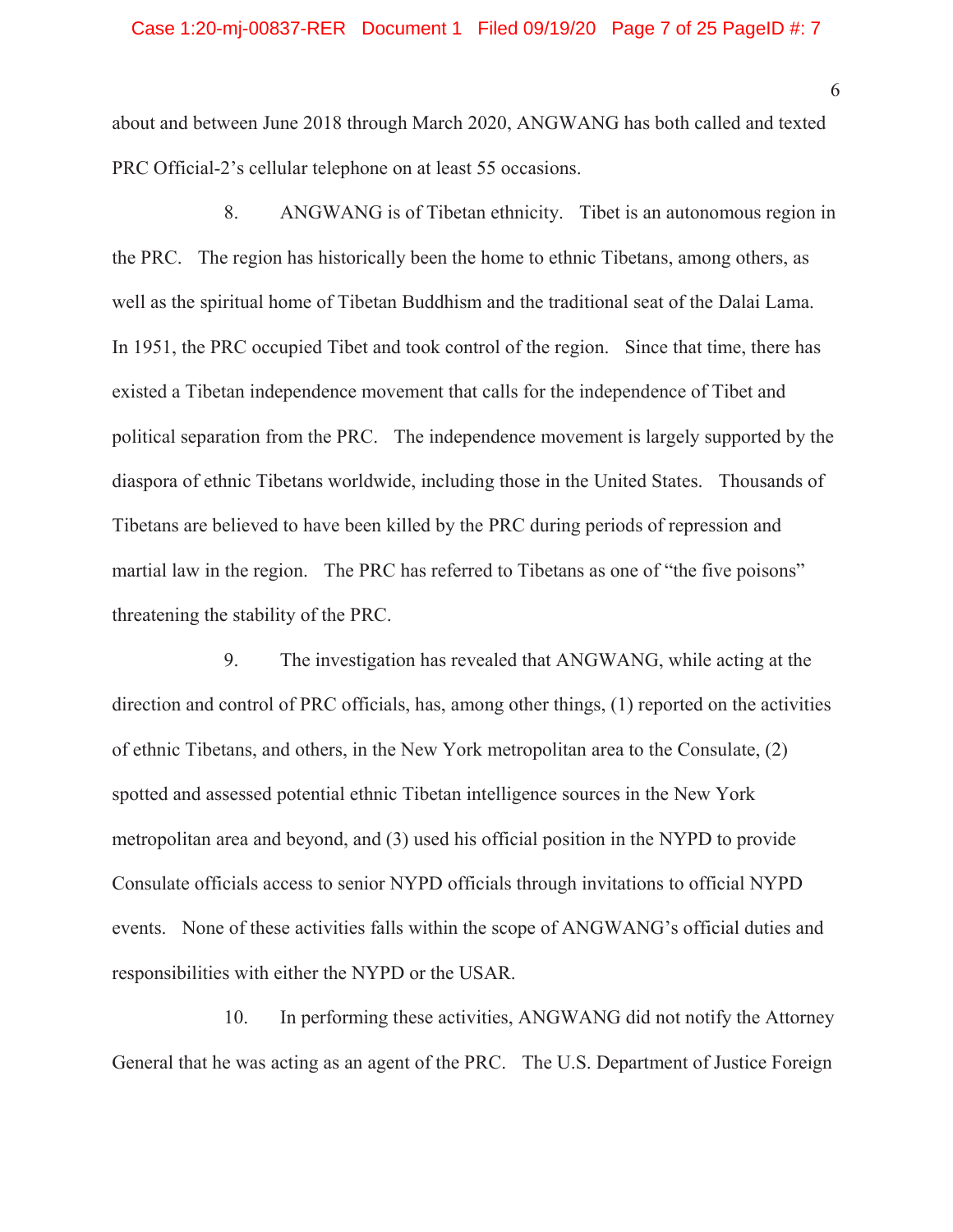Agents Registration Unit has confirmed that there are no records associated with ANGWANG.

### III. ANGWANG's Acts Under the Direction and Control of PRC Official-2

11. Since in or about June 2018, ANGWANG has been in frequent communication with PRC Official-2, whom he regularly refers to as "Boss." For example, on or about September 4, 2018, ANGWANG called PRC Official-2. During this telephone call, PRC Official-2 invited ANGWANG to the Consulate's "National Day" reception.<sup>1</sup>

12. On or about October 30, 2018, ANGWANG called PRC Official-2. During the call, PRC Official-2 stated that PRC Official-2 was busy writing mandatory yearend reports. ANGWANG replied that PRC Official-2 had done great work and, accordingly, there should be a lot to write in the report. ANGWANG also inquired if the reports written by officials within the Consulate were the same type of reports written by PRC-based officials, to which PRC Official-2 stated that they were. ANGWANG stated that he was familiar with these reports because his mother used to write similar reports in the PRC.

13. During this same call, ANGWANG advised PRC Official-2 about a new Tibetan community center located in Queens. ANGWANG suggested that ANGWANG and PRC Official-2 should visit the community center together. After PRC Official-2 expressed concern, ANGWANG stated, "if it's good or not, you need to know about this for your work's sake. They are the biggest venue for activities right now. If they are involved with politics, then in the future more than half of the meetings might take place

<sup>&</sup>lt;sup>1</sup> National Day is a Chinese holiday that celebrates the establishment of the PRC.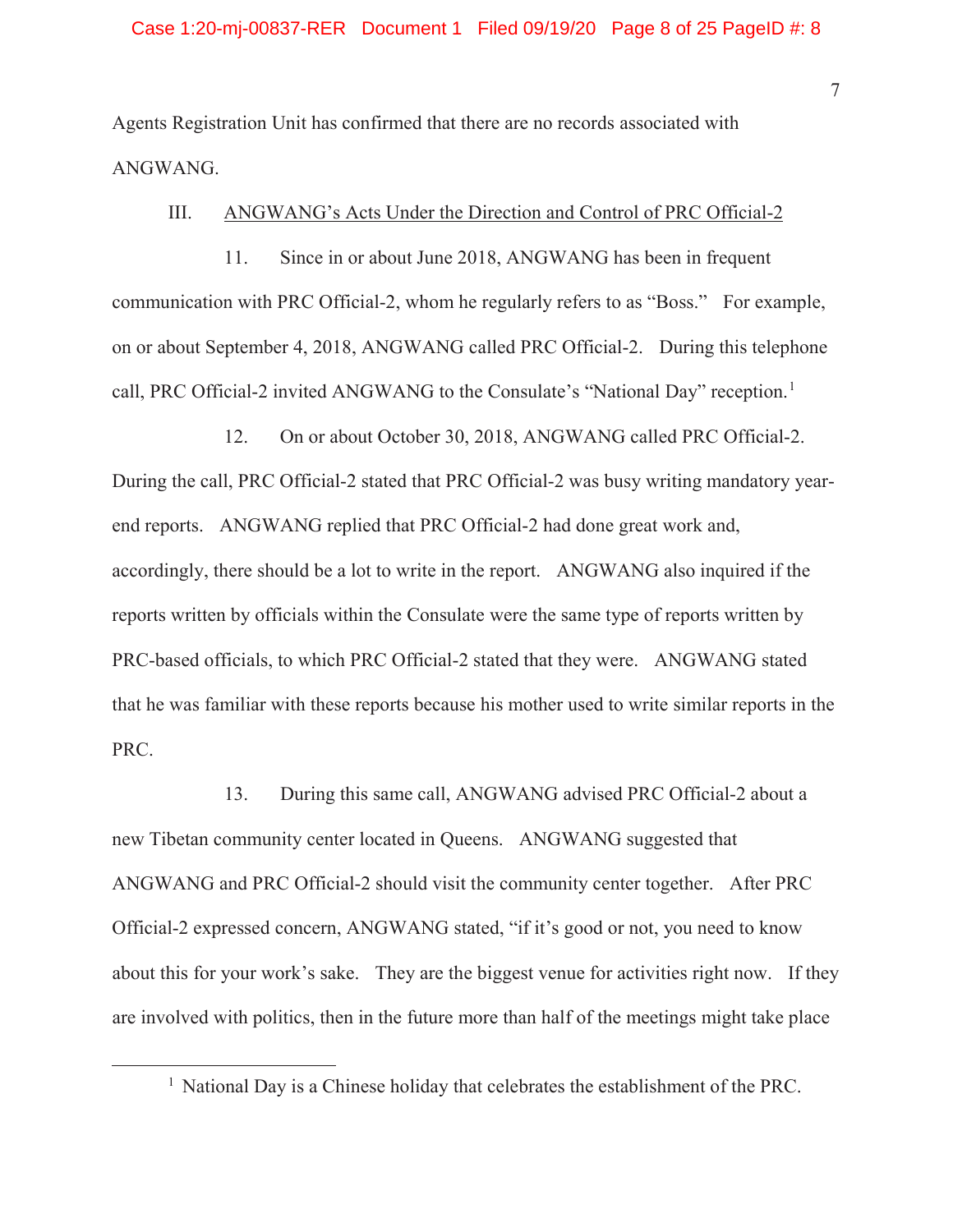there." I believe that the purpose of a proposed visit to the community center was twofold: (1) ANGWANG was advising PRC Official-2 to visit the community center in order to maintain visibility on the activities of ethnic Tibetans in the New York area; and (2) ANGWANG was advising PRC Official-2 that visiting the community center would assist in spotting and assessing potential intelligence recruits or sources within the Tibetan community.

14. Later in the call, PRC Official-2 complimented ANGWANG on his promotion within the NYPD. ANGWANG informed PRC Official-2 that ANGWANG was preparing to take a promotional exam and that ANGWANG was "taking [the exam] . . . for the people back home." PRC Official-2 agreed that "there's a whole bunch of people looking at you." ANGWANG offered that his position within the NYPD was valuable to the PRC because ANGWANG could provide NYPD information to the Consulate.

15. On or about November 19, 2018, PRC Official-2 called ANGWANG. During the call, ANGWANG asked whether PRC Official-2 wanted to attend NYPD events "to raise our country's soft power" and also elevate PRC Official-2's position within the PRC community. PRC Official-2 expressed interest. ANGWANG further offered:

> The Consulate does not know too clearly the workings and operations within the police department. And then because of the sensitivity of a diplomat's position . . . then this, now, if it's like this, I'm thinking of how to, how to use this opportunity, to use our er . . . one is to let the consulate to feel like us before . . . the wishes are the same as my wishes.

In other words, ANGWANG informed PRC Official-2 that ANGWANG could provide nonpublic information regarding the internal operations of the NYPD. In the same call, ANGWANG indicated that he wanted PRC Official-2 to advance to a position of prominence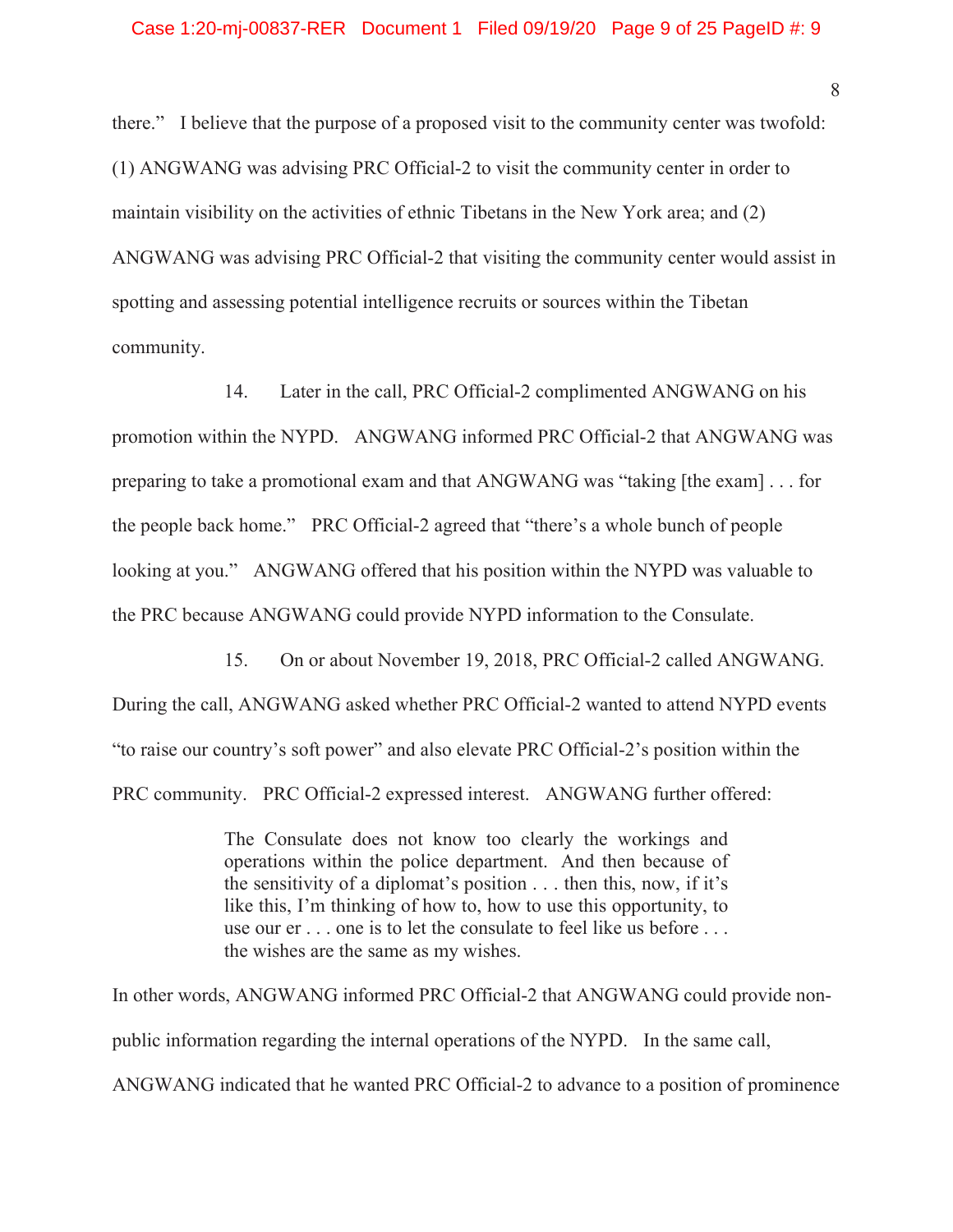"in Beijing" and that he would "wait for your invitation." Specifically, ANGWANG stated:

| <b>ANGWANG:</b>      | It's true. In the future--in the future, after<br>you get a whatever position in Beijing, I<br>will wait for your invitation.                                                                                                   |
|----------------------|---------------------------------------------------------------------------------------------------------------------------------------------------------------------------------------------------------------------------------|
| PRC OFFICIAL-2:      | Beijing, that place is too awesome.                                                                                                                                                                                             |
| <b>ANGWANG:</b>      | You, you do well here, gradually,<br>gradually you will move up, when the time<br>comes.                                                                                                                                        |
| PRC OFFICIAL-2:      | It's not that easy. Beijing, that place, smart<br>people there indeed.                                                                                                                                                          |
| <b>ANGWANG:</b>      | Patience, patience, anyway, the future<br>belongs to the young. You're so young.                                                                                                                                                |
| PRC OFFICIAL-2:      | Right, right, right, right.                                                                                                                                                                                                     |
| <b>ANGWANG:</b>      | These things, anyway, we can chat about<br>them the next time we meet.                                                                                                                                                          |
| PRC OFFICIAL-2:      | Fine, fine, fine.                                                                                                                                                                                                               |
| <b>ANGWANG:</b>      | Yup, yup. This way, it makes you a fixed,<br>a fixed, invited person for us. They will<br>know your relations with here--here is<br>good. In other words, let them know, you<br>have recruited one in the police<br>department. |
| PRC OFFICIAL-2:      | Mmm.                                                                                                                                                                                                                            |
| <b>ANGWANG:</b>      | To give them this impression.                                                                                                                                                                                                   |
| PRC OFFICIAL-2: Mmm. |                                                                                                                                                                                                                                 |
| <b>ANGWANG:</b>      | How to support your work, to boost you,<br>that, that, that's one of my requests.                                                                                                                                               |
| PRC OFFICIAL-2:      | [Laughs]                                                                                                                                                                                                                        |
| <b>ANGWANG:</b>      | That's necessary, that's necessary.<br>It's<br>necessary, necessary to support you.                                                                                                                                             |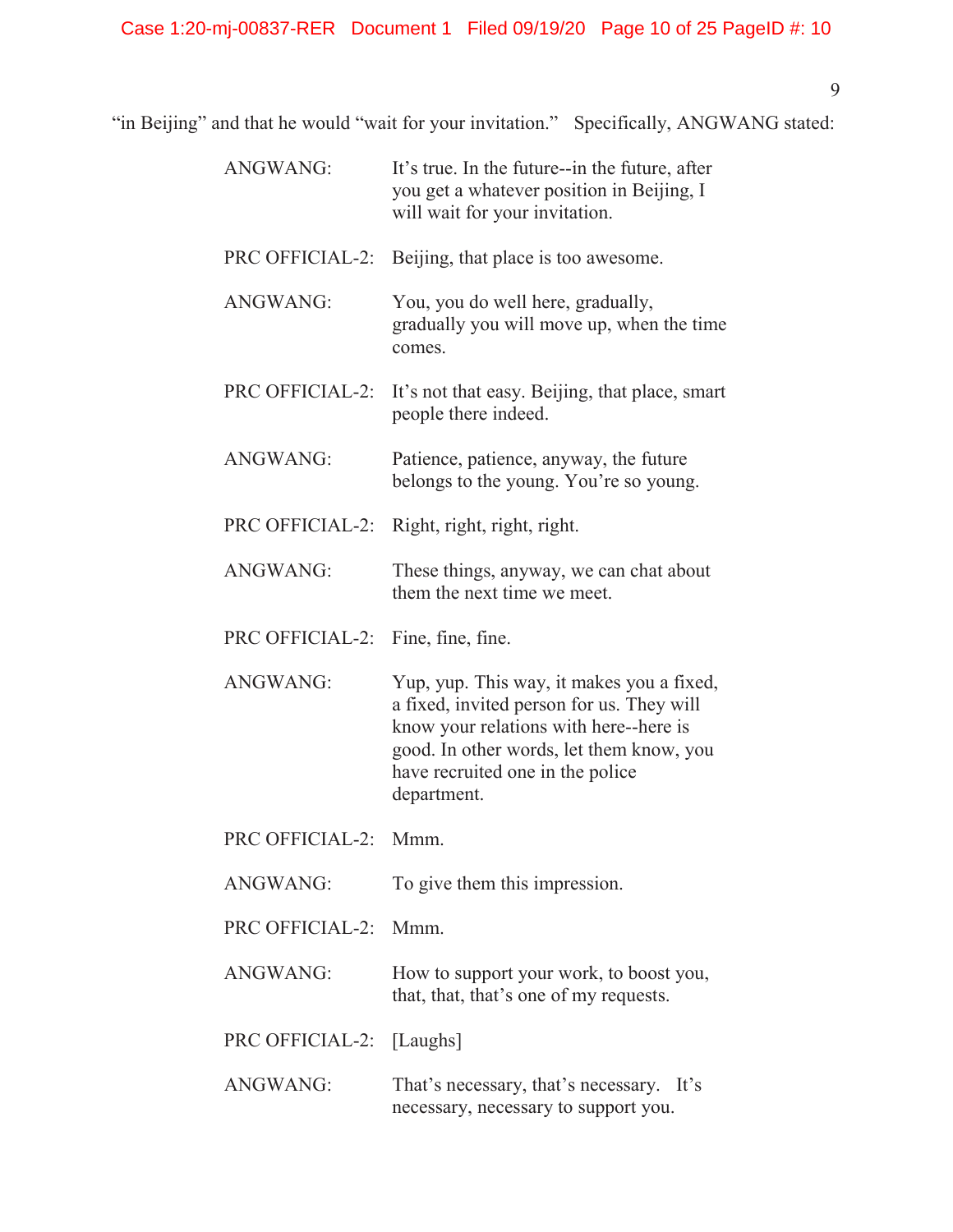# 16. During this same call, ANGWANG asked PRC Official-2 about his

development of sources and the need to "develop" Catholics, Muslims or those of Hui

ethnicity in the Tibetan community. ANGWANG further stated:

| ANGWANG:                       | Because, because I'm thinking, their, that<br>bujie xiongdan group, and others, you are<br>not getting anywhere developing them.                     |  |
|--------------------------------|------------------------------------------------------------------------------------------------------------------------------------------------------|--|
| PRC OFFICIAL-2:                | Right, they are all $\ldots$ right.                                                                                                                  |  |
| ANGWANG:                       | Same type people, in their heart, they<br>obviously want to connect with you, but<br>then they are afraid of getting yelled at<br>when they go back. |  |
| PRC OFFICIAL-2:                | Right, right, right, right, right.                                                                                                                   |  |
| <b>ANGWANG:</b>                | I'm thinking, I'm thinking, the whole world<br>is promoting diversity.                                                                               |  |
| PRC OFFICIAL-2:                | Right, right, right, right, right.                                                                                                                   |  |
| ANGWANG:                       | I'm thinking, do you want to diversify?                                                                                                              |  |
| PRC OFFICIAL-2: Yes, yes, yes. |                                                                                                                                                      |  |
| ANGWANG:                       | Diversity, we will seek out these people.                                                                                                            |  |
| PRC OFFICIAL-2:                | If you have friends, people you know, we<br>can meet up.                                                                                             |  |
| ANGWANG:                       | Right!                                                                                                                                               |  |
| PRC OFFICIAL-2:                | If they go back in the future, they have go<br>through me here anyway.                                                                               |  |
| <b>ANGWANG:</b>                | They are a<br>group that has been<br>discriminated against and neglected in the<br>Tibetan community.                                                |  |

PRC OFFICIAL-2: [Laughing] Really?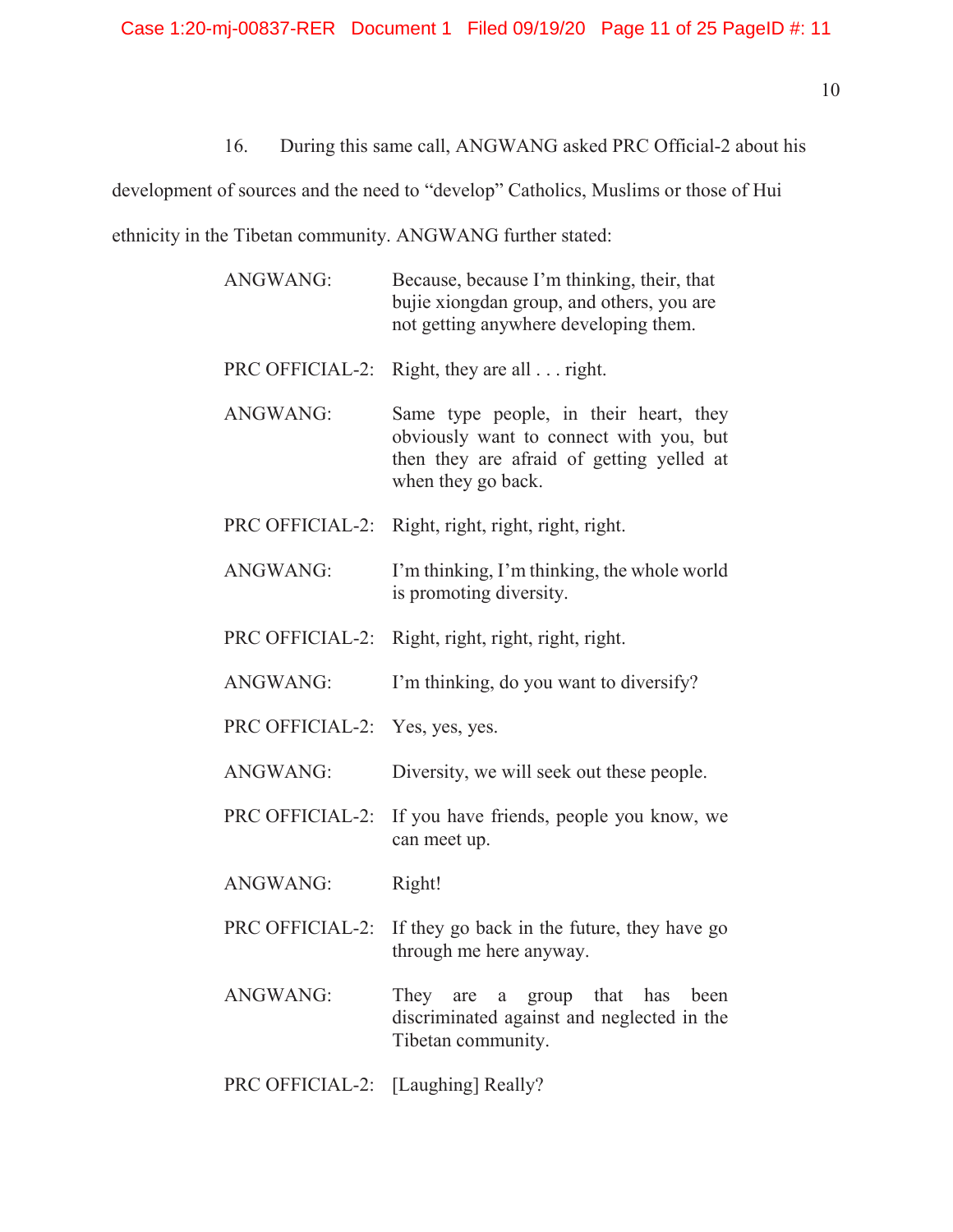| <b>ANGWANG:</b> | Right? |
|-----------------|--------|
|-----------------|--------|

PRC OFFICIAL-2: Right, right, right. They don't believe in Tibetan Buddhism.

ANGWANG: They don't believe in Tibetan Buddhism. When the Consulate extends a helping hand to them, they will feel the warmth of the motherland. How wonderful would that be?

PRC OFFICIAL-2: Trust in the government. Right, right, right.

The Tibetan group "bujie xiongdan" referenced by ANGWANG has historically been marginalized by the Tibetan people due to, among other reasons, their non-traditional religious beliefs. Thus, in this exchange, ANGWANG suggested that PRC Official-2 develop this group of people as intelligence sources within the Tibetan community in New York because they "have been discriminated against and neglected in the Tibetan community," and would be more likely to assist the Consulate if they "feel the warmth of the motherland." Additionally, PRC Official-2 directed ANGWANG to bring members of this community to meet with PRC Official-2 because "if they go back [to the PRC] in the future, they have go through me here anyway." In other words, if members of the "bujie xiongdan" community wanted to return to the PRC, PRC Official-2 held the authority to grant or deny travel visas. ANGWANG also discussed the utility of developing sources for the PRC government in the local Tibetan community and suggested that the primary qualification for a source as follows: "If you're willing to recognize the motherland, the motherland is willing to assist you with its resources." PRC Official-2 directed ANGWANG to further spot and assess additional intelligence sources in the Tibetan community in New York, "I think more contacts is good as long as they're Tibetan."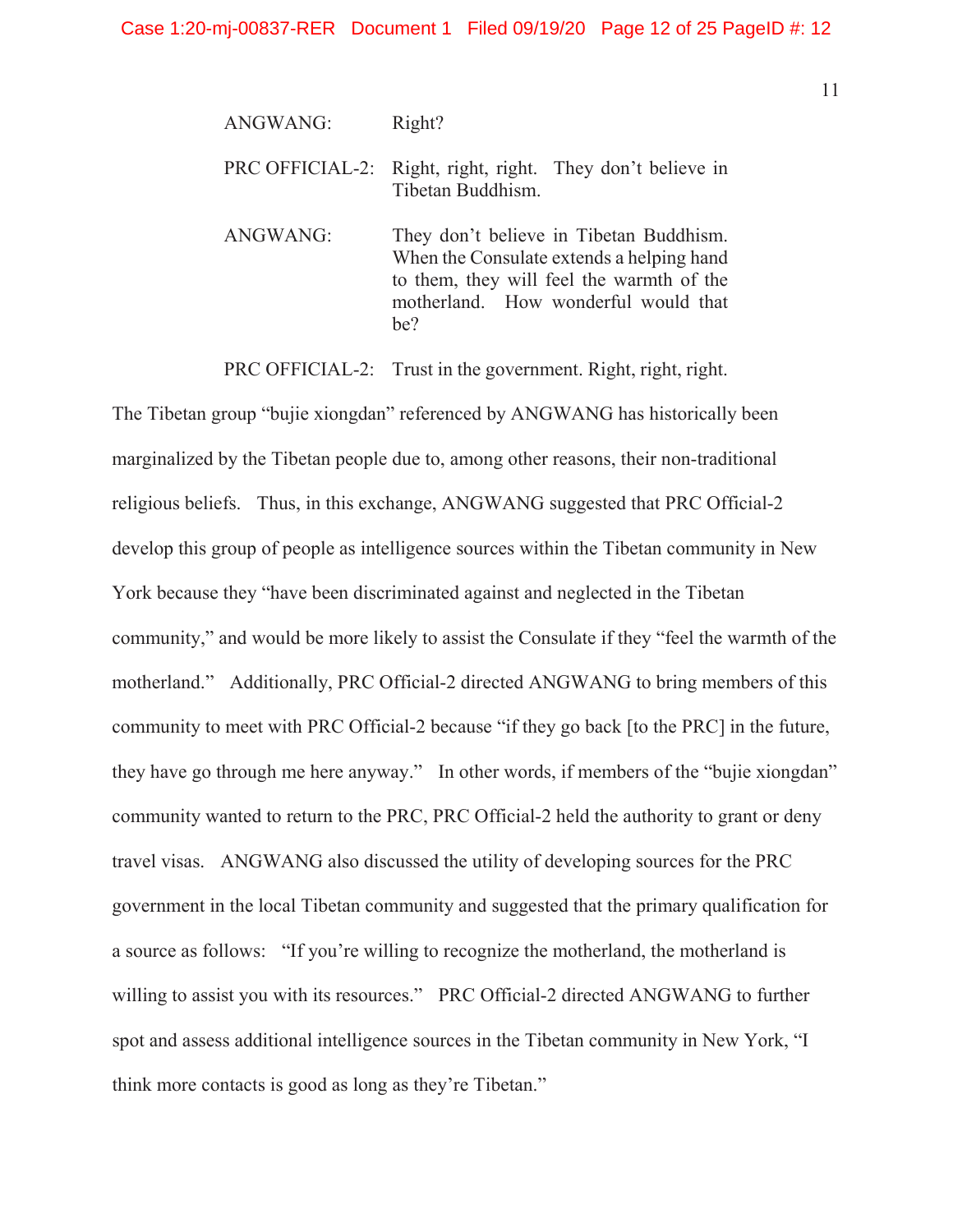#### Case 1:20-mj-00837-RER Document 1 Filed 09/19/20 Page 13 of 25 PageID #: 13

The comment that "the motherland is willing to assist you with its resources" indicated that intelligence sources will be compensated by the PRC for information that they provide about the Tibetan community in the United States. ANGWANG also talked about the importance of Tibetan intelligence assets seeking out PRC Official-2, rather than PRC Official-2 seeking out the assets, stating "we'll do a reverse direction development."

17. On or about December 12, 2018, PRC Official-2 called ANGWANG. ANGWANG asked, "For your work, is there anything else that I can do?" Referring to PRC Official-2 as a "big brother," ANGWANG further indicated that he was willing to assist without the expectation of payment, stating "whatever is worth money or not worth money to your side."

18. Later in the call, ANGWANG invited PRC Official-2 to the NYPD's annual Asian Jade banquet. After PRC Official-2 expressed concern, ANGWANG indicated that the Consulate "should be happy instead . . . because, because you have extended your reach into the police department." ANGWANG later again indicated that he himself was a PRC asset, stating that "even if, even if, even if they deny you in the end for whatever reason, but at least let them know, hey, you have someone in the police department here now."

19. On or about February 13, 2019, ANGWANG called PRC Official-2, greeting him as "Boss." ANGWANG described a U.S. citizen of Tibetan ethnicity who ran for office during the previous election cycle. ANGWANG stated that although the campaign was unsuccessful, the individual apparently planned to run for political office again sometime in the future. ANGWANG indicated, "I think this person, this person has a very good political future," and provided PRC Official-2 biographical details about the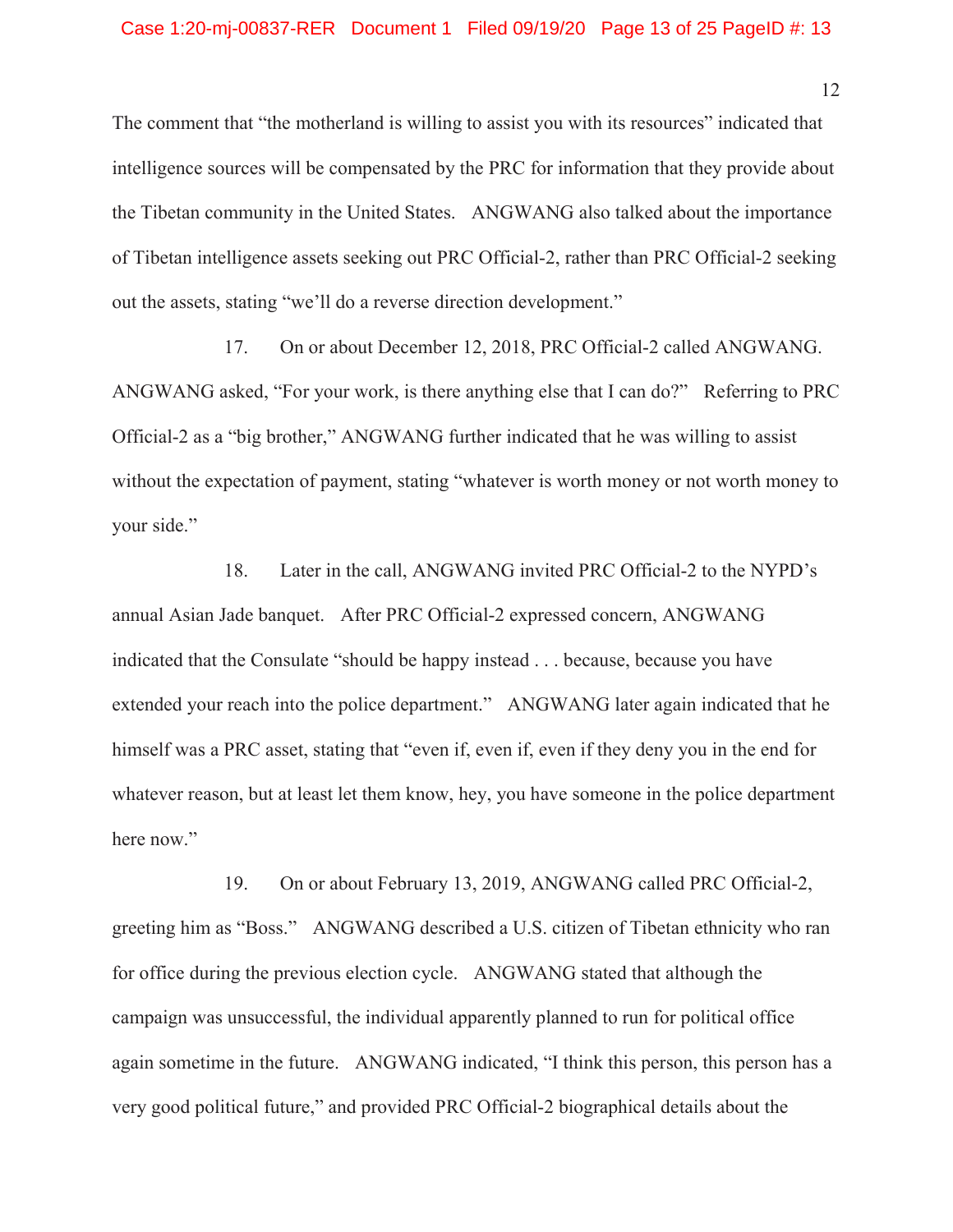individual, including his past employment history and information about his family members. ANGWANG further indicated, "So, if this person, if this person can get elected, he can, you can organize a trip to tour China. I think this news would generate very positive effects." PRC Official-2 agreed, "Right, right, right. Let's see when the opportunity arises." ANGWANG assessed that the former political candidate would make a good intelligence source, "But the things he said about China, uh, are not that extreme. I think, I think he is someone that is worth being associated with. He's not the type that would shut off all communications." PRC Official-2 directed ANGWANG, "Send it to me first. I'll take a look. I'll see if other Tibetans know him."

20. On or about February 15, 2019, ANGWANG advised PRC Official-2 that a meeting was being held at a Tibetan community center in Queens, New York. ANGWANG informed PRC Official-2, whom he referred to as "Boss," that he did not have time to attend the meeting, which was not being held in a convenient location. ANGWANG wanted to give PRC Official-2 a "heads up" before not attending the meeting. PRC Official-2 stated that he did not think it was suitable for him [PRC-Official-2] to attend the meeting. ANGWANG stated that he wanted to bring glory to the PRC because:

> On our passport, the birth place says China, others see it. Must bring glory to the Chinese. We must take exams. If I don't keep climbing up, I might as well be a government employee in China. It's very good to be government employees in our area.

21. On or about May 7, 2019, PRC Official-2 called ANGWANG. During the conversation, ANGWANG inquired about the Consulate issuing a PRC travel visa valid for a period of ten-years. PRC Official-2 responded that, due to ANGWANG's Tibetan ethnicity, the Consulate would only be able to issue ANGWANG a standard visa.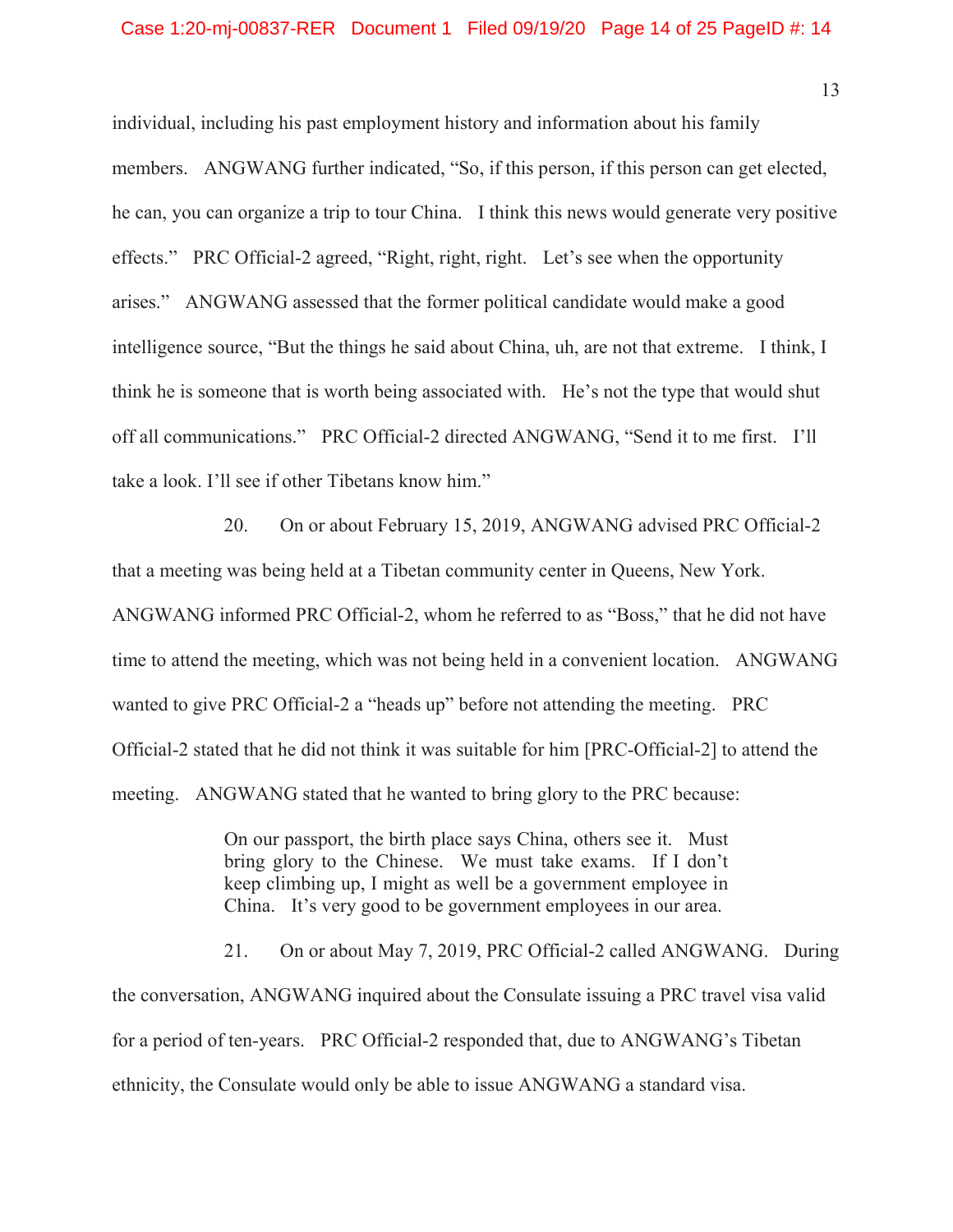ANGWANG then stated, "right, but, but, but I am just thinking that since . . . because, because if it's like this, you can lead more people to be . . . enthusiastic." It appears that ANGWANG suggested that issuing ten-year visas to Tibetans in the United States might assist their recruitment as intelligence assets.

22. Later, PRC Official-2 advised ANGWANG that, if ANGWANG were to change his ethnicity to non-Tibetan on PRC documentation, it might be possible for ANGWANG to receive a ten-year visa. ANGWANG stated "like us . . . like us . . . it's hard to find people like us . . . so enthusiastic," suggesting that he should receive preferential treatment because he is assisting the Consulate with intelligence gathering. ANGWANG continued:

| ANGWANG:        | People like us $\dots$ the 100 percent type. If<br>it keeps going like this, seriously, it makes<br>people disappointed.     |
|-----------------|------------------------------------------------------------------------------------------------------------------------------|
| PRC OFFICIAL-2: | Right, right, right now this the visa<br>matter, would make people<br>feel<br>uncomfortable.                                 |
| <b>ANGWANG:</b> | Right, right, right, now this $\dots$ doing so<br>much work, but at the end it's just, "oh ok."                              |
| PRC OFFICIAL-2: | Right, right, right. Sure, sure, sure.                                                                                       |
| <b>ANGWANG:</b> | It's ok, it's ok, it's ok. Work on it slowly.                                                                                |
| PRC OFFICIAL-2: | This  research is slowly, right. We<br>whenever I go back to a meeting or what<br>not, I'll slowly push this matter upwards. |
| <b>ANGWANG:</b> | Right, because I feel that                                                                                                   |
|                 | PRC OFFICIAL-2: Will mention, mention it more often.                                                                         |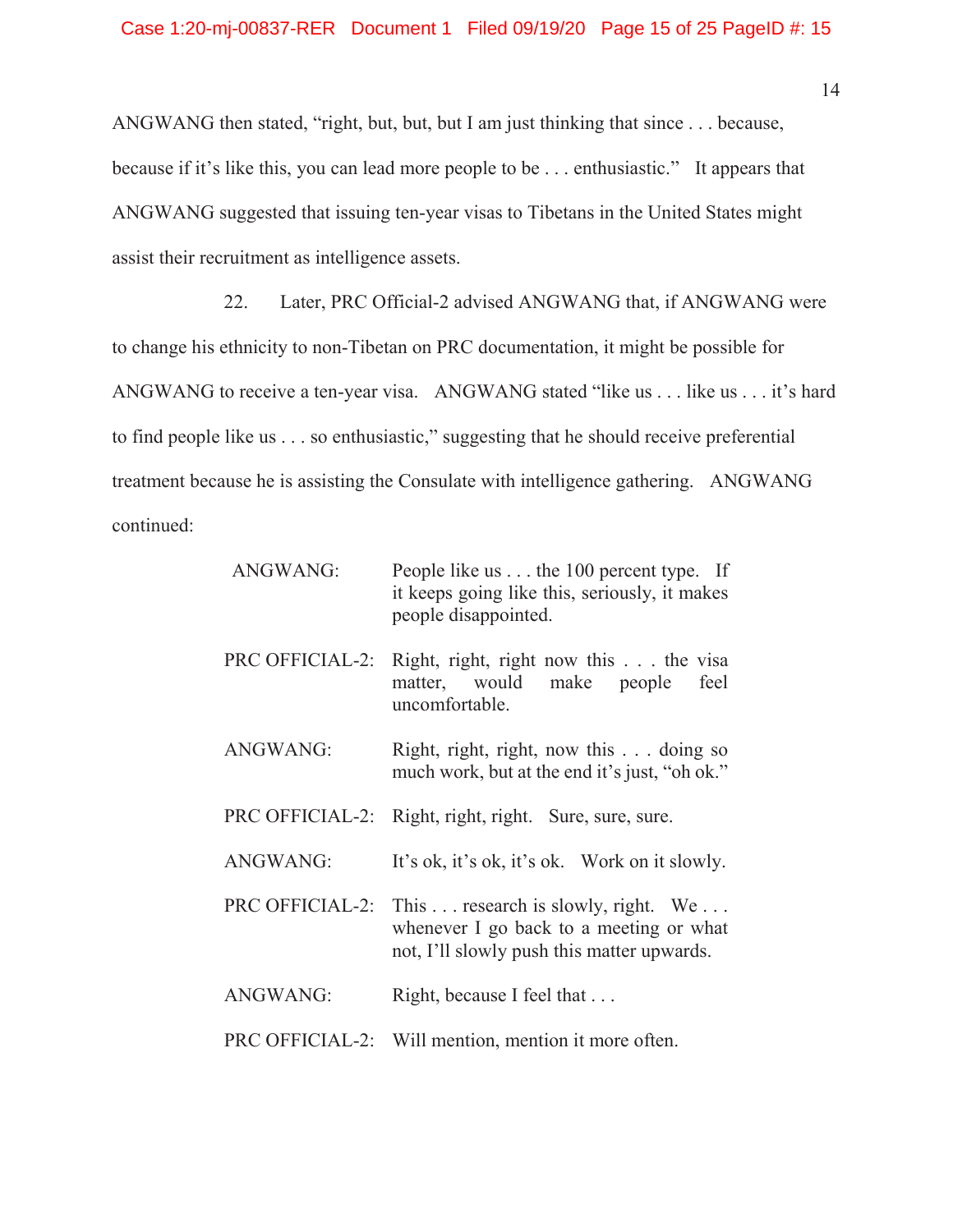| <b>ANGWANG:</b>                      | Right, because I feel if they can do like this,<br>they can actually attract more people to be<br>more enthusiastic.                                                            |
|--------------------------------------|---------------------------------------------------------------------------------------------------------------------------------------------------------------------------------|
| PRC OFFICIAL-2: Right, right, right. |                                                                                                                                                                                 |
| <b>ANGWANG:</b>                      | Actually, actually, actually, it's like a credit<br>card. Depends on your credit.                                                                                               |
| <b>PRC OFFICIAL-2:</b>               | Hmm                                                                                                                                                                             |
| ANGWANG:                             | Right? If you have good credit, right?<br>You can do this and that. Ok, of course, if<br>you have a higher score yea, I feel if you<br>can establish that, that would be great. |
| <b>PRC OFFICIAL-2:</b>               | Hmm                                                                                                                                                                             |
| <b>ANGWANG:</b>                      | Also, to maneuver everyone, hey look at<br>that, if you do this, then you can do this and<br>that. A lot of people will.                                                        |

PRC OFFICIAL-2: Right, right, right.

ANGWANG appears to again be advising PRC Official-2 that individuals who conduct intelligence gathering for the Consulate should be rewarded with ten-year visas as incentive for continued intelligence gathering activities.

23. On or about November 14, 2019, ANGWANG called PRC Official-2.

ANGWANG greeted PRC Official-2 as "Boss" and stated that he been assigned to the NYPD "community liaison" unit, which he described as a "promotion" with increased responsibility. PRC Official-2 stated, "Right, right, right. When you, you move up, you will definitely be busier, and have more opportunities in the future, right?" ANGWANG responded, "that's true . . . yes, yes, my goal in doing this is to create more opportunities for the people after me." PRC Official-2 appears to have inferred that ANGWANG, in his new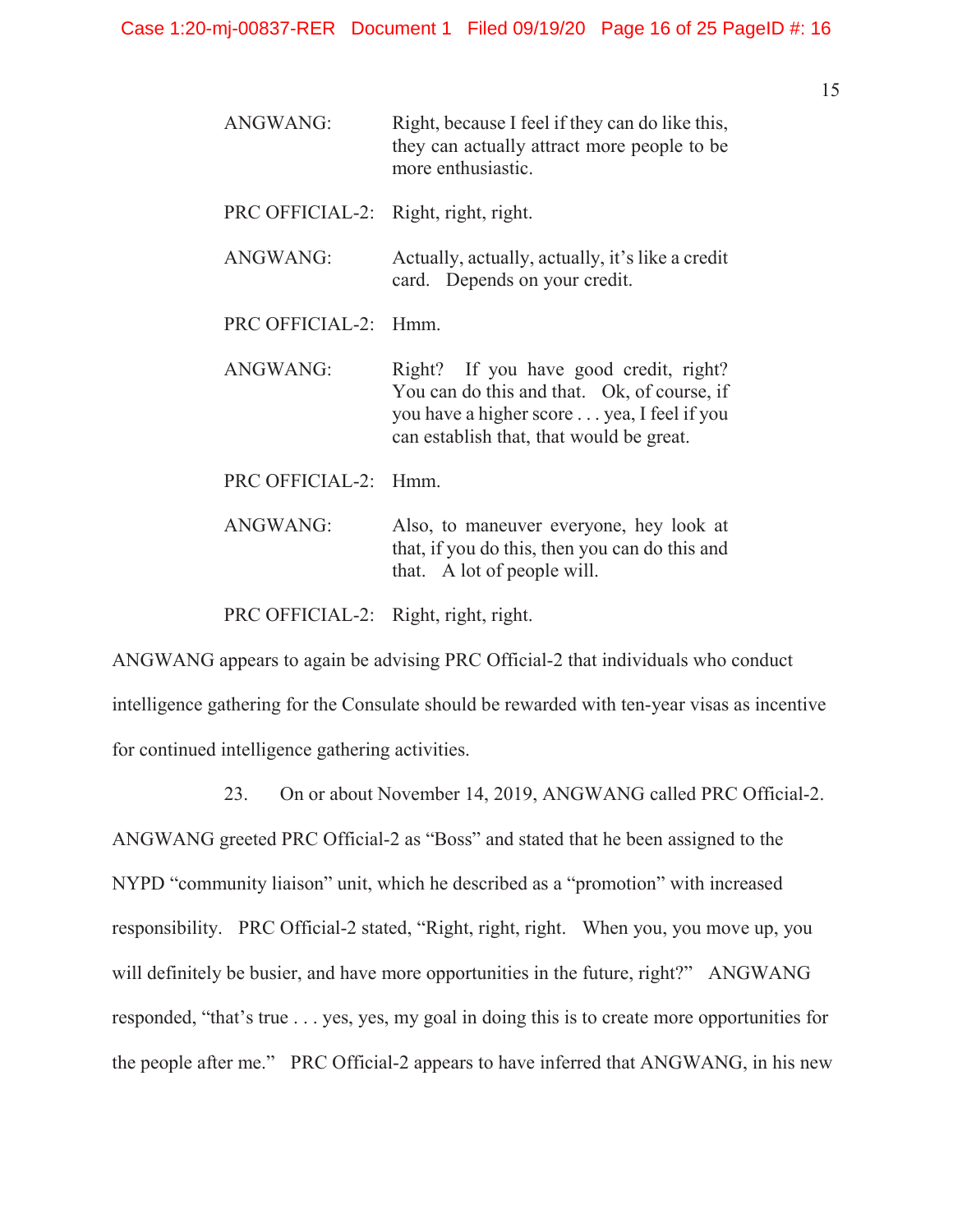role as a community liaison, would have more access to potential intelligence sources in the future.

24. During the same conversation, ANGWANG informed PRC Official-2

that the NYPD had asked ANGWANG, given his Chinese ethnicity and fluency in the

Mandarin dialect, to conduct an interview with an anti-PRC news organization about his

experiences in the police department. The following exchange took place:

| <b>ANGWANG:</b>         | Do you know about the New Tang Dynasty<br>Television?                                                                                                                                                                      |  |  |
|-------------------------|----------------------------------------------------------------------------------------------------------------------------------------------------------------------------------------------------------------------------|--|--|
|                         | PRC OFFICIAL-2: NTDTV, isn't that part of Falungong <sup>2</sup> ?                                                                                                                                                         |  |  |
| ANGWANG:                | Right, right, right, right. NTDTV,<br>NTDTV has approached our police<br>department and said that they want to<br>interview an ethnic Chinese policeman,<br>who is er, rather, rather presentable in front<br>of a camera. |  |  |
| PRC OFFICIAL-2: Oh.     |                                                                                                                                                                                                                            |  |  |
| ANGWANG:                | Then the police headquarters approached<br>me, the NTDTV has a program called<br>"Xiaotian Interview."                                                                                                                     |  |  |
| PRC OFFICIAL-2: Oh, oh. |                                                                                                                                                                                                                            |  |  |
| <b>ANGWANG:</b>         | It's a five to six minute program.                                                                                                                                                                                         |  |  |
| PRC OFFICIAL-2: Oh.     |                                                                                                                                                                                                                            |  |  |
| <b>ANGWANG:</b>         | What they have in mind is $\dots$ to go over                                                                                                                                                                               |  |  |

there and . . . hold on . . . I, I, haven't agreed

<sup>2</sup> Falungong is an anti-PRC spiritual group which the PRC banned in 1999 and has labeled an "evil cult." Publicly available sources show that the PRC considers Falungong, along with Tibetans, Uighur Muslims, democracy activists and pro-independence Taiwanese, one of the "five poisons" that constitute the greatest threat to PRC rule.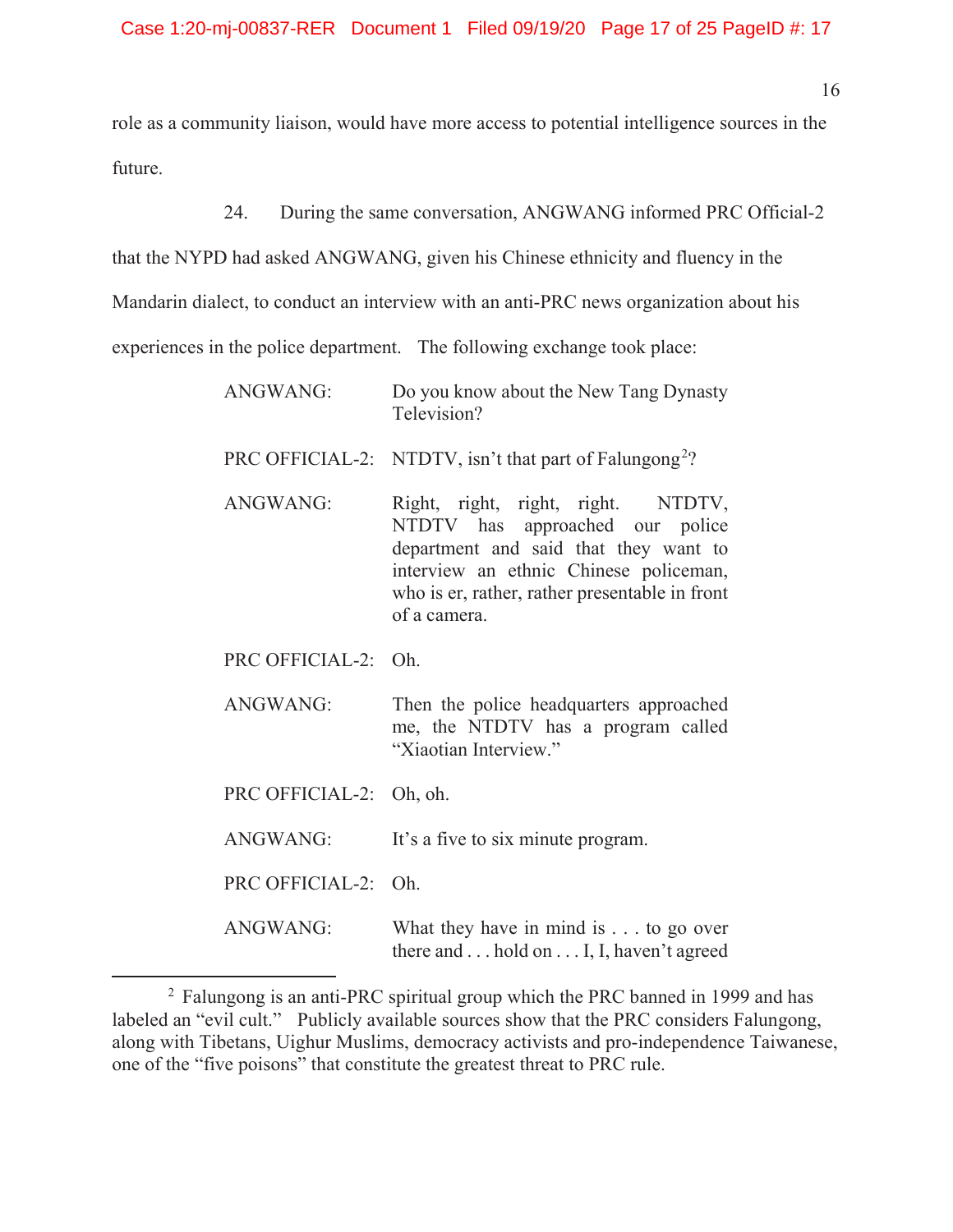to it yet. I have here, here what they specifically want to talk about. I say, I don't dare be too reckless with this matter. You know, you know, with People's Daily<sup>3</sup>, that's no problem. With this, if I mistakenly go, you may not be able to explain it.

- PRC OFFICIAL-2: This, this, this is too much of a risk.
- ANGWANG: Yes, what they say here is . . . you can er, talk about your experience being a policeman, how to nurture and improve your quality of being a policeman.

In other words, ANGWANG sought permission from PRC Official-2 to participate in an

interview with New Tang Dynasty Television ("If I mistakenly go, you may not be able to

explain it."). The conversation continued as follows:

|                 | PRC OFFICIAL-2: Right. This I think you absolutely<br>shouldn't do it.                                     |
|-----------------|------------------------------------------------------------------------------------------------------------|
| ANGWANG:        | It's better to avoid it, right?                                                                            |
|                 | PRC OFFICIAL-2: This, this $\dots$ the cost is too high.                                                   |
| ANGWANG:        | Yes, yes.                                                                                                  |
|                 | PRC OFFICIAL-2: Because NTD, China is totally against it.                                                  |
| ANGWANG:        | Yes, yes.                                                                                                  |
|                 | PRC OFFICIAL-2: Their people [unintelligible] on the list.                                                 |
| <b>ANGWANG:</b> | Yes, yes.                                                                                                  |
|                 | PRC OFFICIAL-2: In the future, if you want to go back or<br>something, it will have an enormous<br>impact. |

<sup>&</sup>lt;sup>3</sup> The People's Daily is the largest newspaper group in the PRC. It is the official newspaper of the PRC and is published worldwide.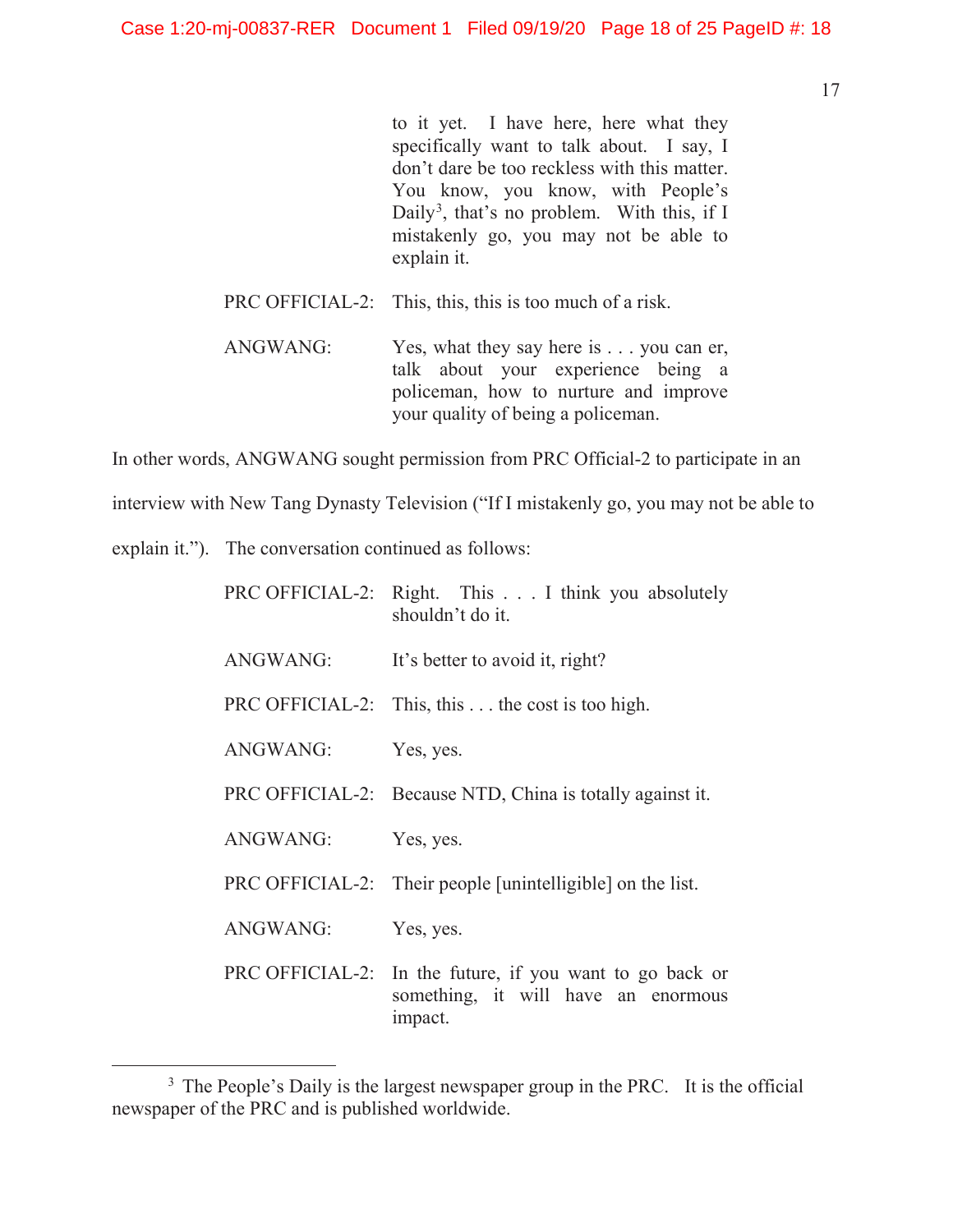| ANGWANG: | Yes, yes, yes, I am afraid of |
|----------|-------------------------------|
|          |                               |

- PRC OFFICIAL-2: It puts you into that category . . . no need for that, see if there's someone else.
- ANGWANG: Yes, yes.

. . . .

- PRC OFFICIAL-2: Anyway, this . . . right, right, right. Give them a reason . . . can you come up with a suitable one to give them? If there's any conflict of interest . . .
- ANGWANG: Yes.
- PRC OFFICIAL-2: Like, if your wife is connected with China, and then your families are over there. China views FLG [Fulangong] extremely, er, you know.
- ANGWANG: But, but, but, there is another thing. They normally, normally, when we do press conferences and crime prevention things with the Chinese, when all the Chinese media come, they would also come. That shouldn't be a problem right?
- PRC OFFICIAL-2: They come, that's not a problem. You cannot block them from coming. It's freedom of the press.
- ANGWANG: Yes.
- PRC OFFICIAL-2: They have the freedom to come. But once you go on their program, China does not differentiate whether you are FLG or not. They hear you were there, on their program . . .
- ANGWANG: Got it.
- PRC OFFICIAL-2: You will be put into that category. That will be troublesome.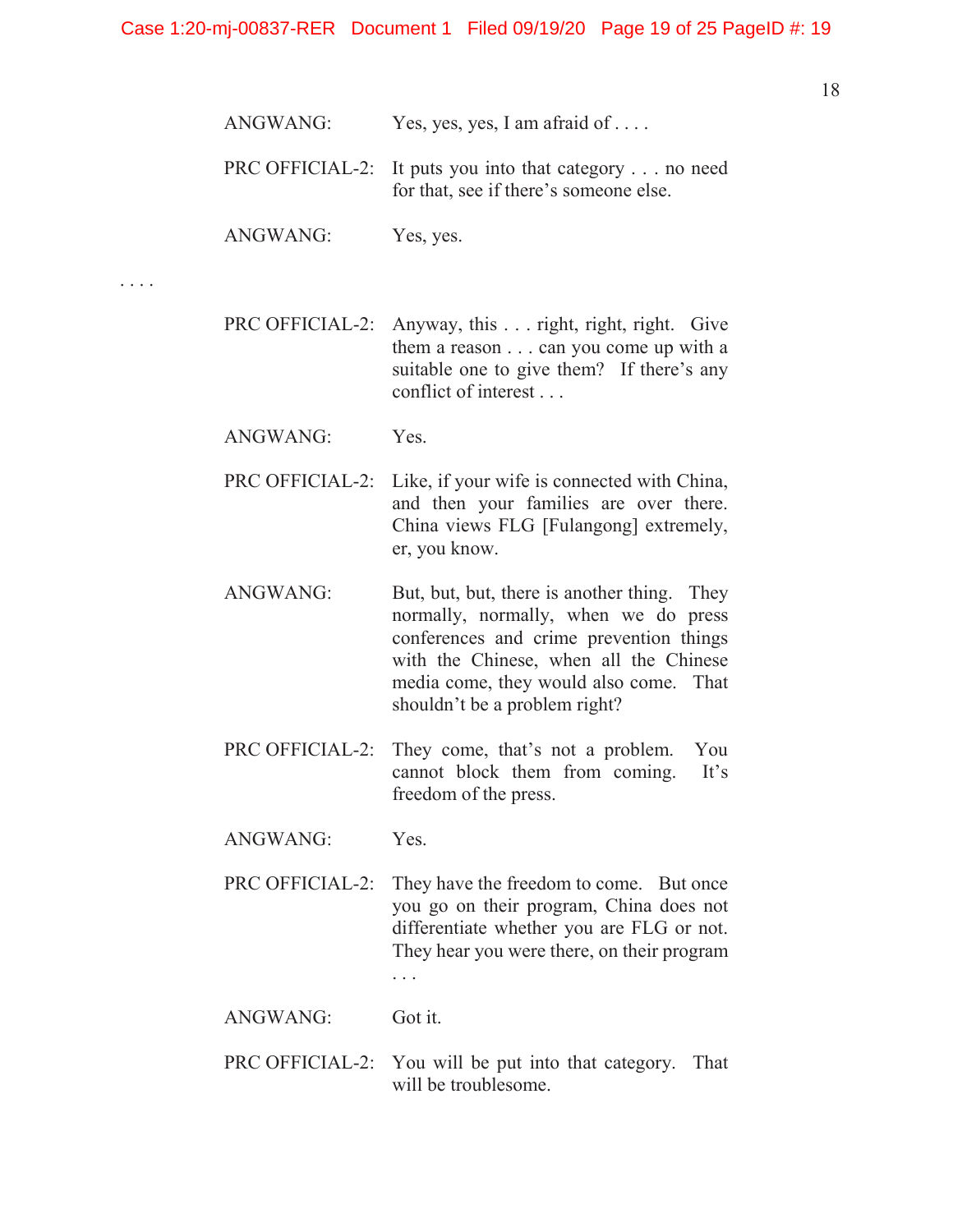| ANGWANG: | Got it, got it.                                                                                                                                                                                                                                          |  |  |
|----------|----------------------------------------------------------------------------------------------------------------------------------------------------------------------------------------------------------------------------------------------------------|--|--|
|          | PRC OFFICIAL-2: Umm, definitely don't.                                                                                                                                                                                                                   |  |  |
| ANGWANG: | Got it, got it, got it, got it. They                                                                                                                                                                                                                     |  |  |
|          | PRC OFFICIAL-2: Find a good reason that's suitable.                                                                                                                                                                                                      |  |  |
| ANGWANG: | Yes, yes, yes. The [NYPD] publicity<br>section's thinking is that you look rather<br>good in front of the camera, so you go<br>participate. Then I thought about it, you<br>know, this thing, I, I have to first ask you<br>because it is too sensitive. |  |  |
|          | PRC OFFICIAL-2: It is too sensitive. China has not eased up<br>on FLG.                                                                                                                                                                                   |  |  |

Thereafter, PRC Official-2 again reiterated, "Absolutely don't go on it." After ANGWANG stated that he would "think of a perfect excuse," PRC Official-2 suggested giving other NYPD officers an opportunity to speak with New Tang Dynasty Television.

25. On or about January 1, 2020, ANGWANG called PRC Official-2 and stated that ANGWANG had informed his NYPD superiors that he did not wish to participate in the interview with New Tang Dynasty Television. The investigation has confirmed that ANGWANG did not participate in an interview with New Tang Dynasty Television.

26. During the November 14, 2019 conversation, ANGWANG further informed PRC Official-2 that certain U.S. citizens of Tibetan ethnicity were working in the offices of elected officials in New York. ANGWANG suggested that certain staff members of these elected officials could potentially use their access to elected officials to promote anti-PRC positions in their electoral districts:

> ANGWANG: Also, also, don't know if you are aware of this, there are several young people now, they are, are, are, are people from Changbai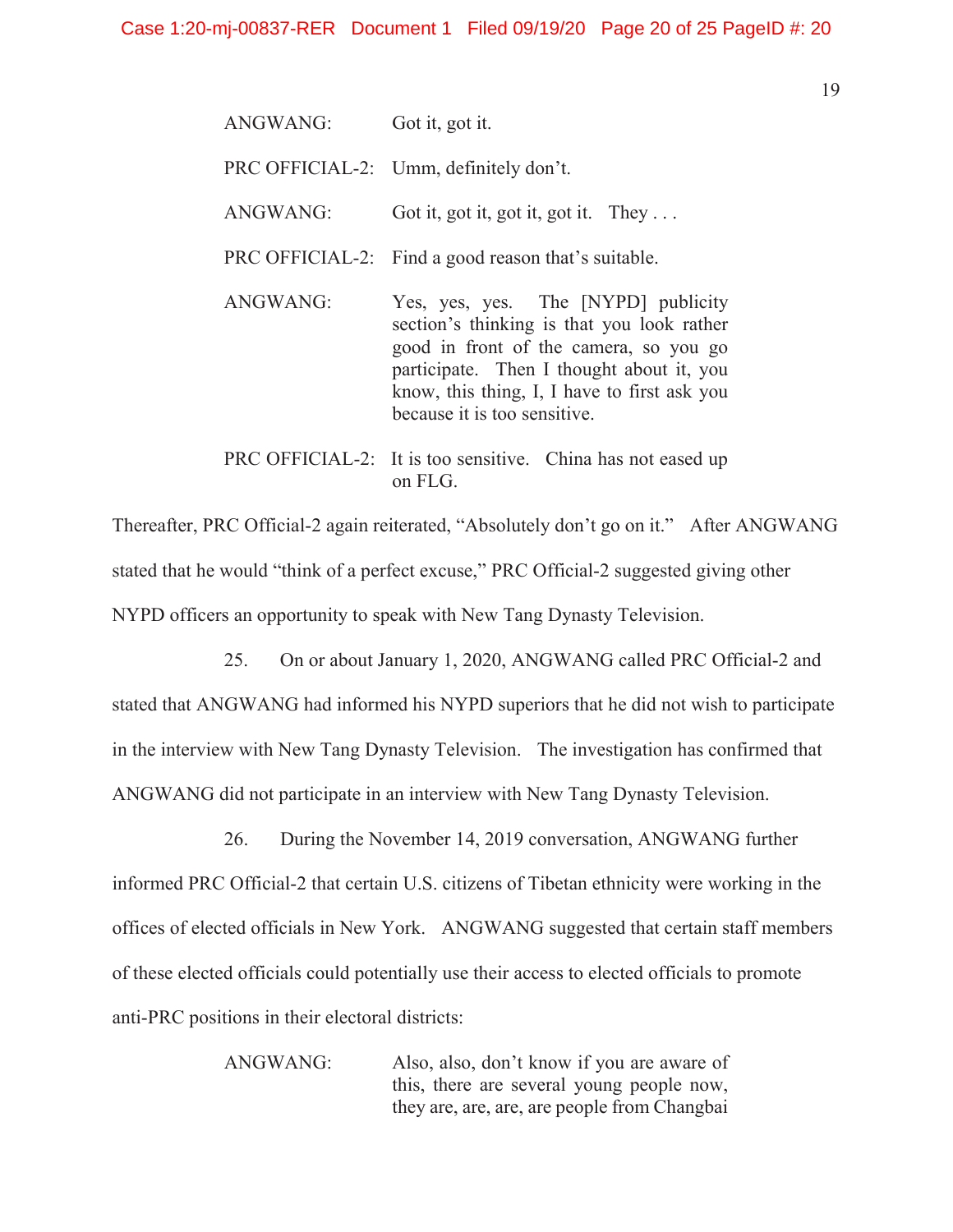[PH]. These few young people are now working at the offices of elected government officials.

PRC OFFICIAL-2: Oh, oh.

ANGWANG: So they are rather active. Don't know if you are aware of this. Just be aware of this.

PRC OFFICIAL-2: Oh, oh. I don't know about this too much. Guess this is a normal situation. They live here and do this work.

ANGWANG: There is this kind. But what I'm saying is, sometimes, sometimes, the community may want to go through them, to use the channel provided by their working in these offices, and say certain things to these elected officials.

- PRC OFFICIAL-2: Oh, oh.
- ANGWANG: Things that shouldn't have been said.
- PRC OFFICIAL-2: Right, right, right.
- ANGWANG: I'm saying that these may happen. I just want to let you . . .
- PRC OFFICIAL-2: Oh, ok, ok, ok.
- ANGWANG: Let you know. Just be aware of it. There are several of them. They are mainly, mainly, mainly, in Queens, at the Queens area state legislator's office. These offices all have our people working there, because our population is getting larger. They hire them to pull in more votes, to pull in more votes.
- PRC OFFICIAL-2: Oh, oh.
- ANGWANG: This way they can pull in more votes.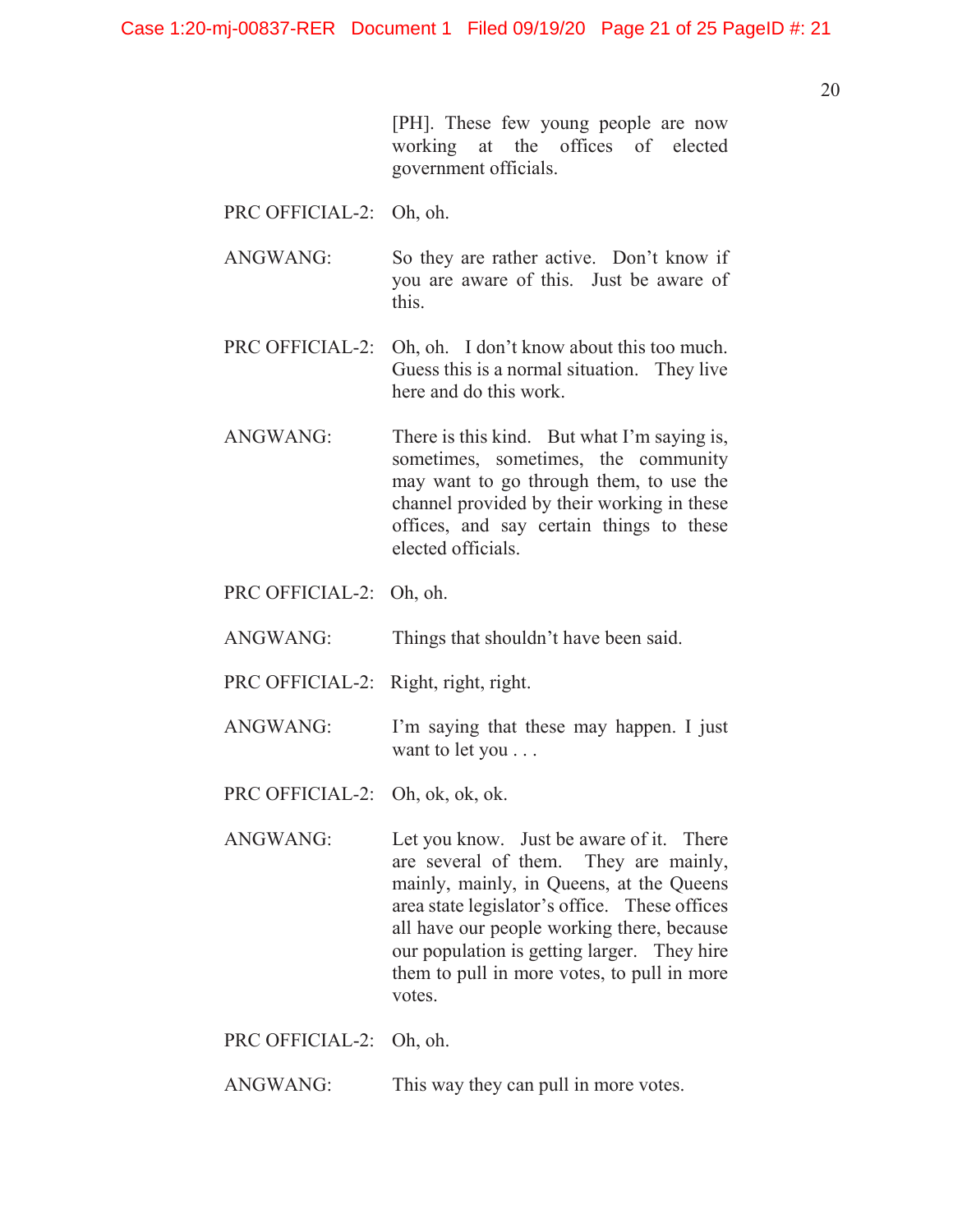PRC OFFICIAL-2: Hmmm.

ANGWANG: That's why. But I also feel that some community groups may use their relationships to associate with them, to chant slogans, to utter nonsense. They may, may, may create more work for you.

27. On or about December 11, 2019, ANGWANG called PRC Official-2 to ask for advice on the creation of his official NYPD business cards. ANGWANG stated that the card should indicate that ANGWANG spoke Chinese. To that end, ANGWANG inquired of PRC Official-2 if the business card should state that ANGWANG speaks "Chinese," or more specifically the Mandarin dialect. PRC Official-2 responded that the card should read "Chinese." Later in the call, ANGWANG and PRC Official-2 mutually decided that the card should reflect fluency in "Chinese, Tibetan."

### IV. ANGWANG's Additional Ties to the PRC

28. The investigation has revealed that ANGWANG has familial and financial ties to the PRC. ANGWANG's father is a retired member of the PLA and a PRC communist party member. ANGWANG's brother is currently serving as a reservist in the PLA. ANGWANG's mother is a retired government official and also a PRC communist party member. Notably, ANGWANG's father, mother and brother reside in the PRC.

29. Moreover, the investigation has revealed that ANGWANG has financial ties with his family members in the PRC, further revealing his closeness to them. For example, on or about April 20, 2016, ANGWANG wired \$100,000 from a U.S. bank account held in ANGWANG's name to a PRC account held in the name of his brother. On or about May 18, 2016, ANGWANG wired \$50,000 from a different U.S. bank account held in ANGWANG's name to a PRC account held in the name of another individual.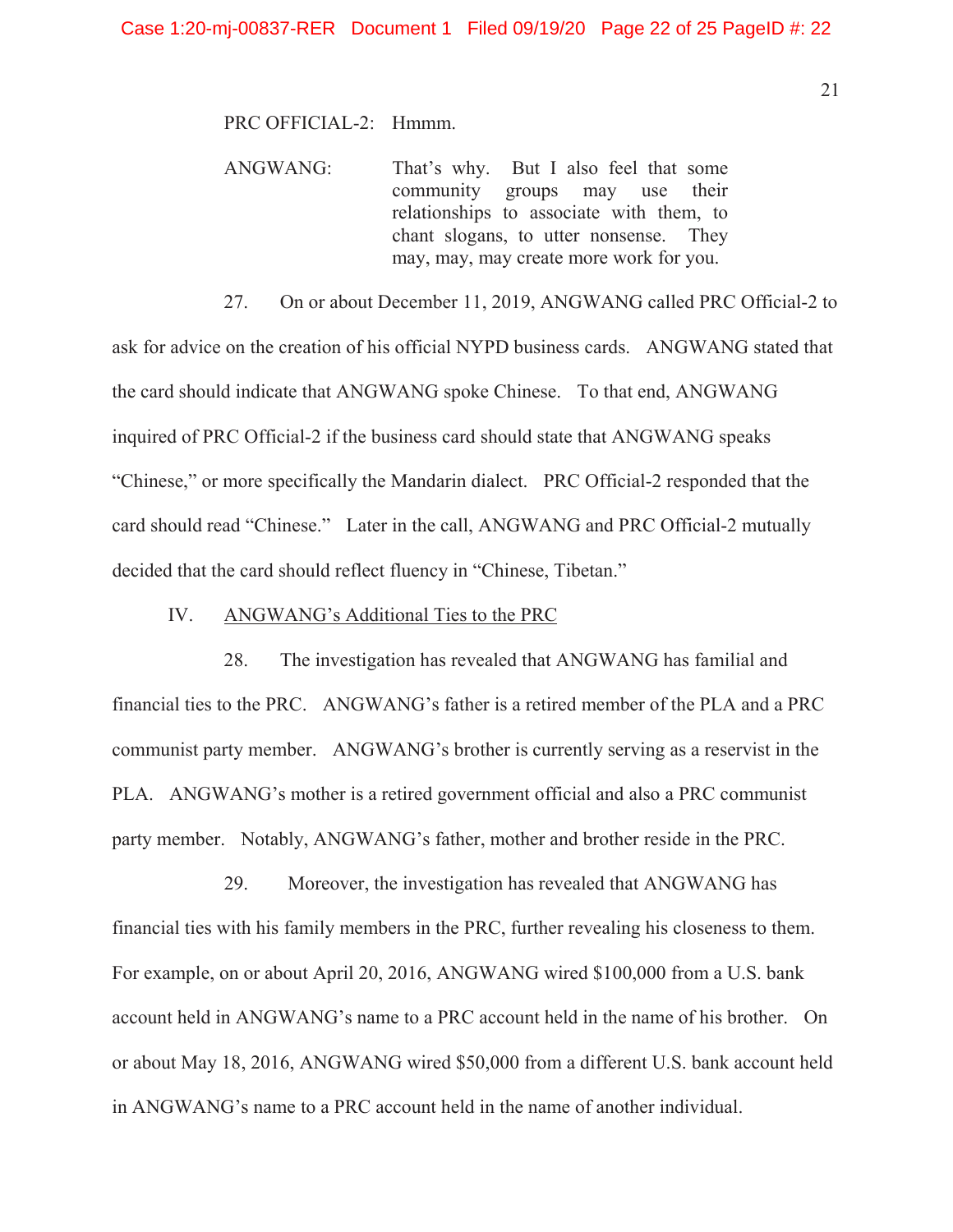30. ANGWANG has also received multiple substantial wire transfers from the PRC. For example, on or about May 23, 2016, a U.S. bank account held in ANGWANG's name received \$49,985 from an account held in the name of ANGWANG's brother in the PRC. Moreover, on or about January 29, 2014, a U.S. bank account jointly held in the name of ANGWANG and ANGWANG's wife received separate credits of \$50,000 and \$20,000 from an account held in the name of an individual at the Bank of China in New York.

### V. ANGWANG's False Statements on his SF-86C

31. In connection with ANGWANG's USAR service, ANGWANG has completed various electronic "Questionnaire[s] for National Security Positions," commonly referred to as "SF-86" forms. These forms are used by federal agencies to initiate the background investigation required to determine placement in sensitive national security positions. In addition, the SF-86 form is used in eligibility determinations for access to classified information; for ANGWANG, the form was necessary for him to receive his "SECRET" level security clearance. One variation of that form, the SF-86C, is used to report any updates or changes to an individual's most recent full SF-86 investigation.

32. On or about July 3, 2014, ANGWANG completed an SF-86 form in connection with his position in the USAR.

33. On or about May 17, 2019, ANGWANG, from a computer located in the Eastern District of New York, digitally signed and electronically submitted an SF-86C also in connection with his USAR status. Block 4 of Form SF-86C stated, "I understand that a knowing and willful false statement on this form can be punished by fine or imprisonment or both (18 U.S.C. 1001)."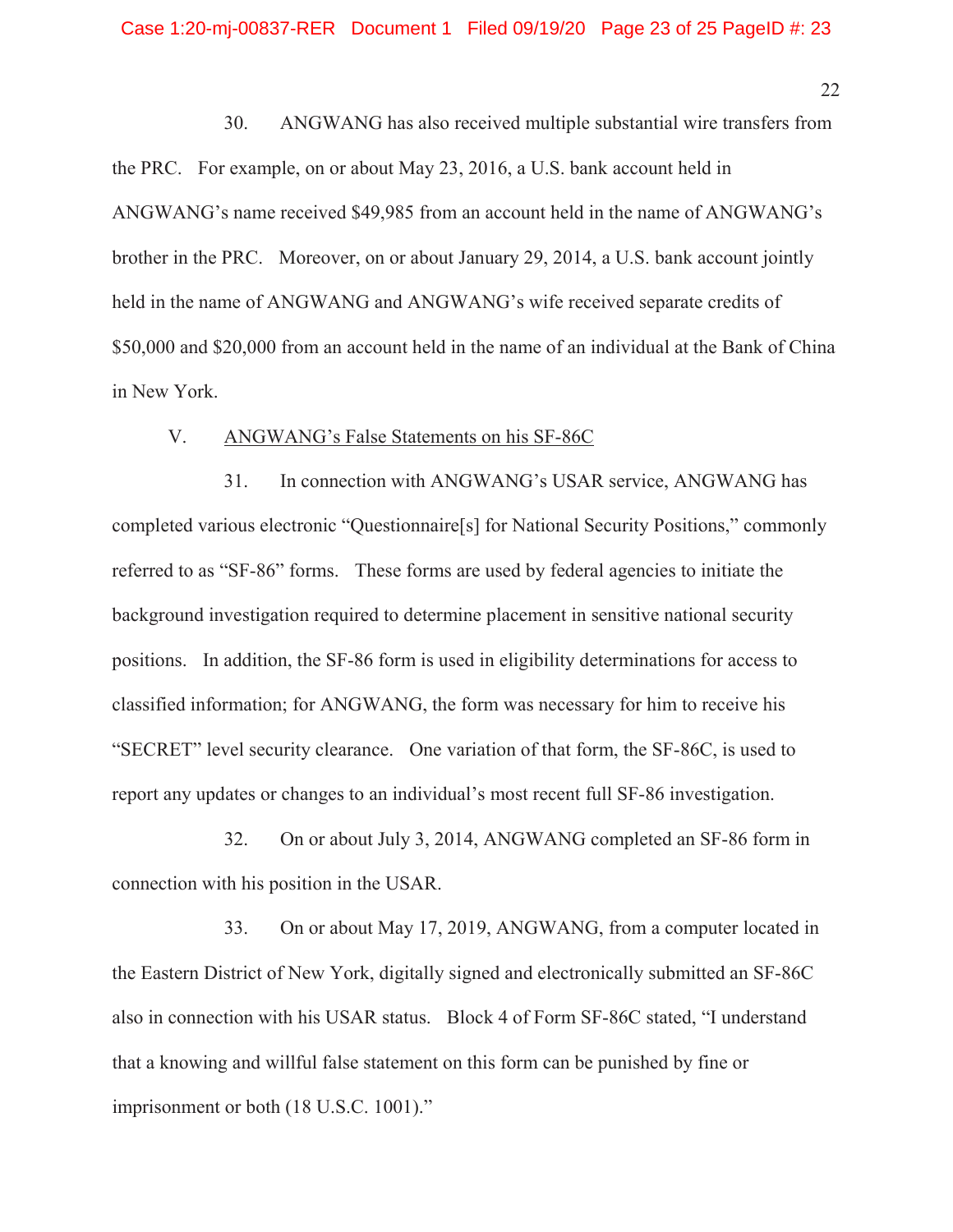- 23
- 34. On that form, ANGWANG was asked the following question:
	- Since your last SF-86, have you or any member of your immediate family had any contact with a foreign government, its establishment (such as an embassy, consulate, agency, military service, intelligence or security service, etc.) or its representatives, whether inside or outside the U.S.? If yes, provide the following information: Full name, occupation, employer, approximate date of first contact, methods of contact, frequency of contact, nature of relationship, country of citizenship, telephone number, email address, is this foreign national affiliated with a foreign government, military, security, defense industry, or intelligence service?

ANGWANG falsely answered "No" to this question. As detailed above, ANGWANG has

had extensive contacts with two PRC officials at the Consulate during the past six years.

- 35. On the form, ANGWANG was asked the following:
	- $\bullet$  Since your last SF-86, do you have, or have you had, close and/or continuing contact with a foreign national with whom you, your spouse, cohabitant, are bound by affection, influence, common interests, or obligations? If yes, provide the following information: Full name, occupation, employer, approximate date of first contact, methods of contact, frequency of contact, nature of relationship, country of citizenship, telephone number, email address, is this foreign national affiliated with a foreign government military, security, defense industry, or intelligence service?

ANGWANG falsely answered "No" to this question. As discussed above, ANGWANG had

maintained contact with family members in the PRC including several who are or were

affiliated with the PLA.

36. Had background investigators been aware of the full extent of

ANGWANG's contact with foreign government officials, ANGWANG would not have

maintained his secret security clearance with the Department of Defense. Furthermore, if

the USAR had been aware of the full extent of ANGWANG's contacts with PRC Official-1

and PRC Official-2, ANGWANG would have been discharged from service in the USAR.